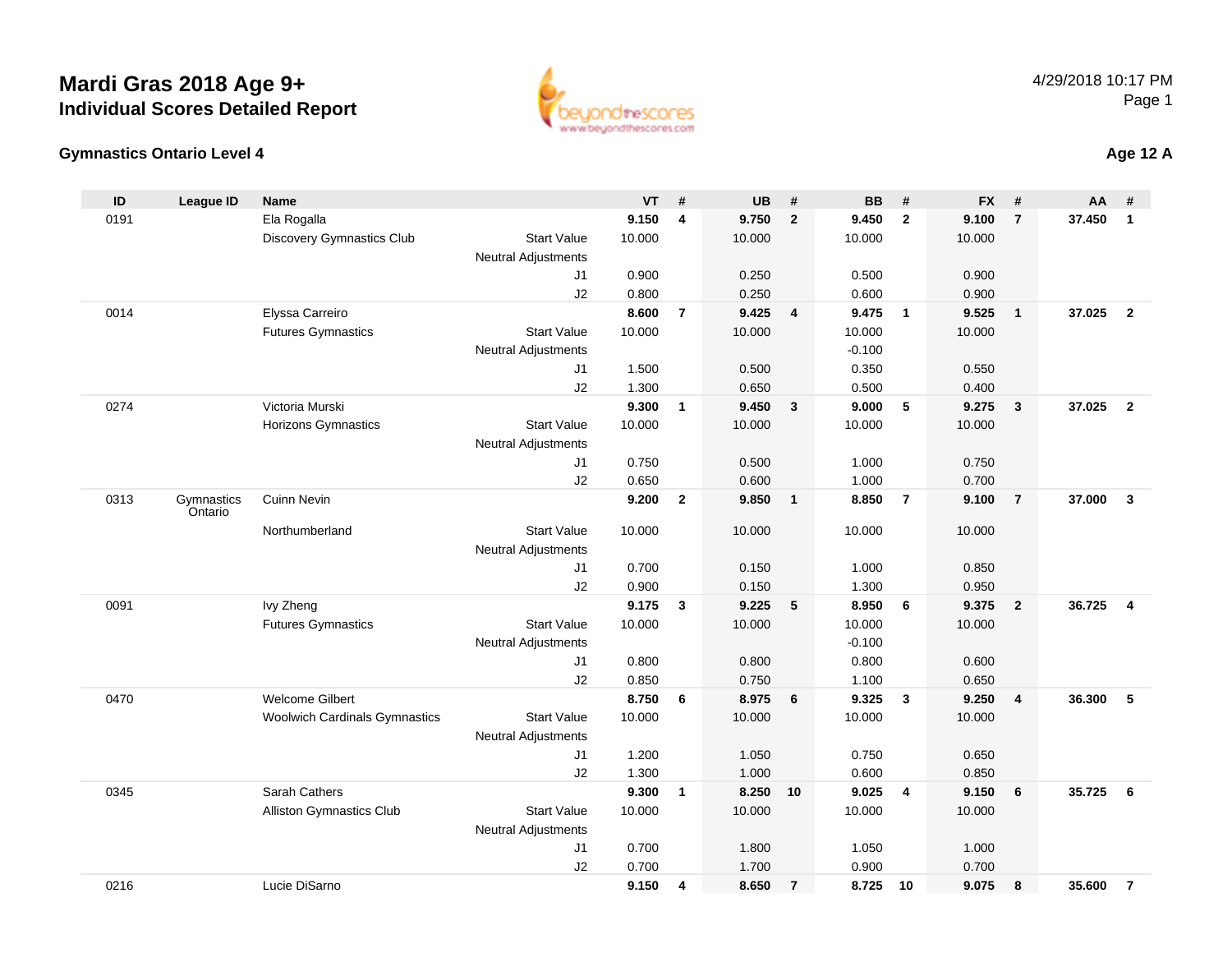

|      |                       | Gym Magic                     | <b>Start Value</b>         | 10.000 |    | 10.000   |   | 10.000   |    | 10.000 |      |           |                |
|------|-----------------------|-------------------------------|----------------------------|--------|----|----------|---|----------|----|--------|------|-----------|----------------|
|      |                       |                               | <b>Neutral Adjustments</b> |        |    |          |   |          |    |        |      |           |                |
|      |                       |                               | J1                         | 0.800  |    | 1.400    |   | 1.150    |    | 0.800  |      |           |                |
|      |                       |                               | J2                         | 0.900  |    | 1.300    |   | 1.400    |    | 1.050  |      |           |                |
| 0227 |                       | Madeline Dyer                 |                            | 9.000  | 5  | 8.600    | 8 | 8.825    | 8  | 9.175  | $-5$ | 35.600    | $\overline{7}$ |
|      |                       | Gym Magic                     | <b>Start Value</b>         | 10.000 |    | 10.000   |   | 10.000   |    | 10.000 |      |           |                |
|      |                       |                               | <b>Neutral Adjustments</b> |        |    |          |   | $-0.100$ |    |        |      |           |                |
|      |                       |                               | J1                         | 1.000  |    | 1.400    |   | 1.100    |    | 0.800  |      |           |                |
|      |                       |                               | J2                         | 1.000  |    | 1.400    |   | 1.050    |    | 0.850  |      |           |                |
| 0324 | Gymnastics<br>Ontario | Angelina Salama               |                            | 9.000  | 5  | 8.350    | 9 | 8.825    | 8  | 8.700  | 12   | 34.875    | - 8            |
|      |                       | Richmond Hill Gymnastics Club | <b>Start Value</b>         | 10.000 |    | 10.000   |   | 10.000   |    | 10.000 |      |           |                |
|      |                       |                               | <b>Neutral Adjustments</b> |        |    |          |   |          |    |        |      |           |                |
|      |                       |                               | J1                         | 1.000  |    | 1.700    |   | 1.100    |    | 1.500  |      |           |                |
|      |                       |                               | J2                         | 1.000  |    | 1.600    |   | 1.250    |    | 1.100  |      |           |                |
| 0190 |                       | Rachel Osborne                |                            | 8.550  | 8  | 7.775 11 |   | 8.775    | 9  | 8.750  | 10   | 33.850    | 9              |
|      |                       | Discovery Gymnastics Club     | <b>Start Value</b>         | 10.000 |    | 10.000   |   | 10.000   |    | 10.000 |      |           |                |
|      |                       |                               | <b>Neutral Adjustments</b> |        |    |          |   |          |    |        |      |           |                |
|      |                       |                               | J <sub>1</sub>             | 1.500  |    | 2.150    |   | 1.250    |    | 1.350  |      |           |                |
|      |                       |                               | J2                         | 1.400  |    | 2.300    |   | 1.200    |    | 1.150  |      |           |                |
| 0109 |                       | Jaydah Mah                    |                            | 8.450  | 9  | 7.100 13 |   | 7.625 11 |    | 8.725  | 11   | 31.900 10 |                |
|      |                       | Manjak's Gymnastics           | <b>Start Value</b>         | 10.000 |    | 10.000   |   | 10.000   |    | 10.000 |      |           |                |
|      |                       |                               | <b>Neutral Adjustments</b> |        |    |          |   |          |    |        |      |           |                |
|      |                       |                               | J <sub>1</sub>             | 1.500  |    | 2.900    |   | 2.250    |    | 1.200  |      |           |                |
|      |                       |                               | J2                         | 1.600  |    | 2.900    |   | 2.500    |    | 1.350  |      |           |                |
| 0150 |                       | Lacey Fox                     |                            | 8.050  | 10 | 7.550 12 |   | 7.325    | 12 | 8.925  | 9    | 31.850 11 |                |
|      |                       | Manjak's Gymnastics           | <b>Start Value</b>         | 10.000 |    | 10.000   |   | 10.000   |    | 10.000 |      |           |                |
|      |                       |                               | <b>Neutral Adjustments</b> |        |    |          |   |          |    |        |      |           |                |
|      |                       |                               | J <sub>1</sub>             | 1.900  |    | 2.600    |   | 2.600    |    | 1.100  |      |           |                |
|      |                       |                               | J2                         | 2.000  |    | 2.300    |   | 2.750    |    | 1.050  |      |           |                |
|      |                       |                               |                            |        |    |          |   |          |    |        |      |           |                |

### **Gymnastics Ontario Level 4**

| ID   | League ID | <b>Name</b>               |                            | <b>VT</b> | #                        | <b>UB</b>    | #                        | <b>BB</b>    | #     | <b>FX</b> | #                        | $AA$ # |     |
|------|-----------|---------------------------|----------------------------|-----------|--------------------------|--------------|--------------------------|--------------|-------|-----------|--------------------------|--------|-----|
| 0228 |           | Jasmin Potoczek           |                            | X.XXX     | $\overline{\phantom{a}}$ | <b>X.XXX</b> | $\overline{\phantom{a}}$ | <b>X.XXX</b> | $- -$ | X.XXX     | $\overline{\phantom{a}}$ | 0.000  | $-$ |
| 0475 |           | Maya Lindsay              |                            | 9.425     |                          | 9.450        |                          | 9.100        | 2     | 9.250     | $\mathbf{2}$             | 37.225 |     |
|      |           | <b>Futures Gymnastics</b> | <b>Start Value</b>         | 10.000    |                          | 10.000       |                          | 10.000       |       | 10.000    |                          |        |     |
|      |           |                           | <b>Neutral Adjustments</b> |           |                          |              |                          |              |       |           |                          |        |     |
|      |           |                           | J1.                        | 0.550     |                          | 0.600        |                          | 0.800        |       | 0.700     |                          |        |     |

**Age 12 B**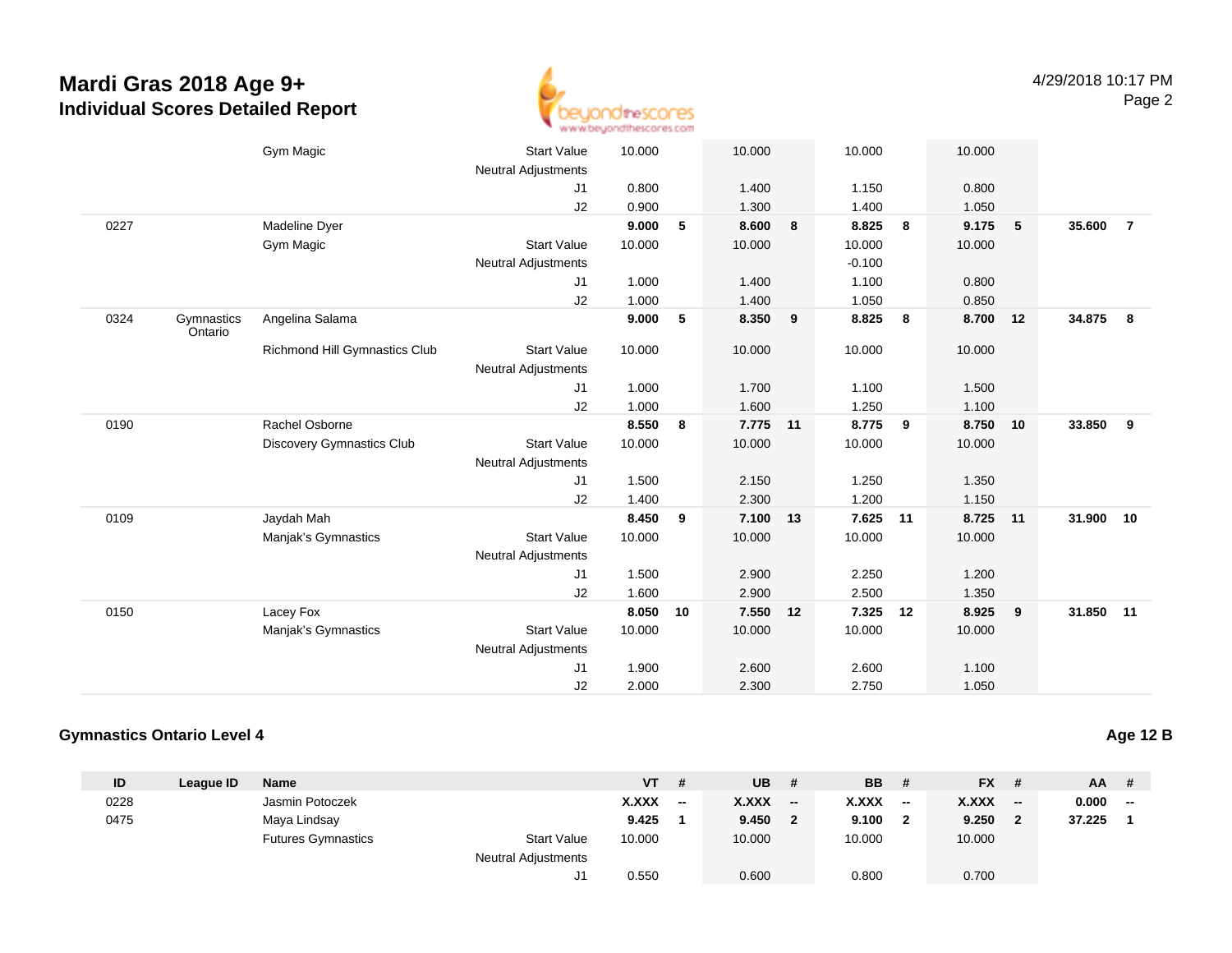

|      |                       |                                      | J2                                               | 0.600  |                | 0.500  |                 | 1.000    |                         | 0.800  |                         |        |                |
|------|-----------------------|--------------------------------------|--------------------------------------------------|--------|----------------|--------|-----------------|----------|-------------------------|--------|-------------------------|--------|----------------|
| 0444 |                       | Jessica Poole                        |                                                  | 9.100  | $\mathbf{2}$   | 9.575  | $\mathbf{1}$    | 8.250    | $\overline{7}$          | 9.450  | $\mathbf{1}$            | 36.375 | $\overline{2}$ |
|      |                       | <b>Whitby Gymnastics</b>             | <b>Start Value</b>                               | 10.000 |                | 10.000 |                 | 10.000   |                         | 10.000 |                         |        |                |
|      |                       |                                      | <b>Neutral Adjustments</b>                       |        |                |        |                 | $-0.100$ |                         |        |                         |        |                |
|      |                       |                                      | J1                                               | 0.900  |                | 0.450  |                 | 1.700    |                         | 0.550  |                         |        |                |
|      |                       |                                      | J2                                               | 0.900  |                | 0.400  |                 | 1.600    |                         | 0.550  |                         |        |                |
| 0323 | Gymnastics<br>Ontario | Mackenzie Cvetkovic                  |                                                  | 8.950  | 5              | 9.125  | 6               | 8.975    | $\overline{\mathbf{3}}$ | 9.200  | $\overline{\mathbf{3}}$ | 36.250 | $\mathbf{3}$   |
|      |                       | Richmond Hill Gymnastics Club        | <b>Start Value</b><br><b>Neutral Adjustments</b> | 10.000 |                | 10.000 |                 | 10.000   |                         | 10.000 |                         |        |                |
|      |                       |                                      | J1                                               | 1.100  |                | 0.950  |                 | 0.950    |                         | 0.900  |                         |        |                |
|      |                       |                                      | J2                                               | 1.000  |                | 0.800  |                 | 1.100    |                         | 0.700  |                         |        |                |
| 0229 |                       | Natascha Pawlowicz                   |                                                  | 8.900  | 6              | 9.225  | $\mathbf{3}$    | 9.175    | $\overline{\mathbf{1}}$ | 8.925  | $\overline{7}$          | 36.225 | 4              |
|      |                       | Gym Magic                            | <b>Start Value</b>                               | 10.000 |                | 10.000 |                 | 10.000   |                         | 10.000 |                         |        |                |
|      |                       |                                      | <b>Neutral Adjustments</b>                       |        |                |        |                 |          |                         |        |                         |        |                |
|      |                       |                                      | J1                                               | 1.100  |                | 0.850  |                 | 0.750    |                         | 1.050  |                         |        |                |
|      |                       |                                      | J2                                               | 1.100  |                | 0.700  |                 | 0.900    |                         | 1.100  |                         |        |                |
| 0322 |                       | Rachel Cvetkovic                     |                                                  | 8.850  | $\overline{7}$ | 9.200  |                 | 8.925    |                         | 9.000  | 6                       | 35.975 | -5             |
|      | Gymnastics<br>Ontario |                                      |                                                  |        |                |        | 4               |          | 4                       |        |                         |        |                |
|      |                       | Richmond Hill Gymnastics Club        | <b>Start Value</b><br><b>Neutral Adjustments</b> | 10.000 |                | 10.000 |                 | 10.000   |                         | 10.000 |                         |        |                |
|      |                       |                                      | J1                                               | 1.100  |                | 0.850  |                 | 0.950    |                         | 1.000  |                         |        |                |
|      |                       |                                      | J2                                               | 1.200  |                | 0.750  |                 | 1.200    |                         | 1.000  |                         |        |                |
| 0273 |                       | Sara Ford                            |                                                  | 8.975  | 4              | 9.150  | $5\phantom{.0}$ | 8.675    | $-5$                    | 9.025  | 5                       | 35.825 | 6              |
|      |                       | Horizons Gymnastics                  | <b>Start Value</b>                               | 10.000 |                | 10.000 |                 | 10.000   |                         | 10.000 |                         |        |                |
|      |                       |                                      | <b>Neutral Adjustments</b>                       |        |                |        |                 |          |                         |        |                         |        |                |
|      |                       |                                      | J1                                               | 0.950  |                | 0.950  |                 | 1.250    |                         | 0.900  |                         |        |                |
|      |                       |                                      | J2                                               | 1.100  |                | 0.750  |                 | 1.400    |                         | 1.050  |                         |        |                |
| 0468 |                       | Jordyn Kelly                         |                                                  | 8.950  | 5              | 8.450  | 8               | 9.100    | $\overline{2}$          | 9.250  | $\overline{2}$          | 35.750 | $\overline{7}$ |
|      |                       | <b>Woolwich Cardinals Gymnastics</b> | <b>Start Value</b>                               | 10.000 |                | 10.000 |                 | 10.000   |                         | 10.000 |                         |        |                |
|      |                       |                                      | <b>Neutral Adjustments</b>                       |        |                |        |                 |          |                         |        |                         |        |                |
|      |                       |                                      | J1                                               | 1.000  |                | 1.600  |                 | 1.000    |                         | 0.750  |                         |        |                |
|      |                       |                                      | J2                                               | 1.100  |                | 1.500  |                 | 0.800    |                         | 0.750  |                         |        |                |
| 0218 |                       | Victoria Cooke                       |                                                  | 9.025  | 3              | 8.950  | $\overline{7}$  | 8.300    | - 6                     | 9.075  | $\overline{4}$          | 35.350 | 8              |
|      |                       | <b>Gym Magic</b>                     | <b>Start Value</b>                               | 10.000 |                | 10.000 |                 | 10.000   |                         | 10.000 |                         |        |                |
|      |                       |                                      | <b>Neutral Adjustments</b>                       |        |                |        |                 |          |                         |        |                         |        |                |
|      |                       |                                      | J1                                               | 1.000  |                | 1.050  |                 | 1.750    |                         | 0.850  |                         |        |                |
|      |                       |                                      | J2                                               | 0.950  |                | 1.050  |                 | 1.650    |                         | 1.000  |                         |        |                |
| 0325 | Gymnastics<br>Ontario | Vanessa Terzian                      |                                                  | 8.400  | 8              | 7.825  | 9               | 7.625    | 8                       | 9.025  | 5                       | 32.875 | 9              |
|      |                       | Richmond Hill Gymnastics Club        | <b>Start Value</b>                               | 10.000 |                | 10.000 |                 | 10.000   |                         | 10.000 |                         |        |                |
|      |                       |                                      |                                                  |        |                |        |                 |          |                         |        |                         |        |                |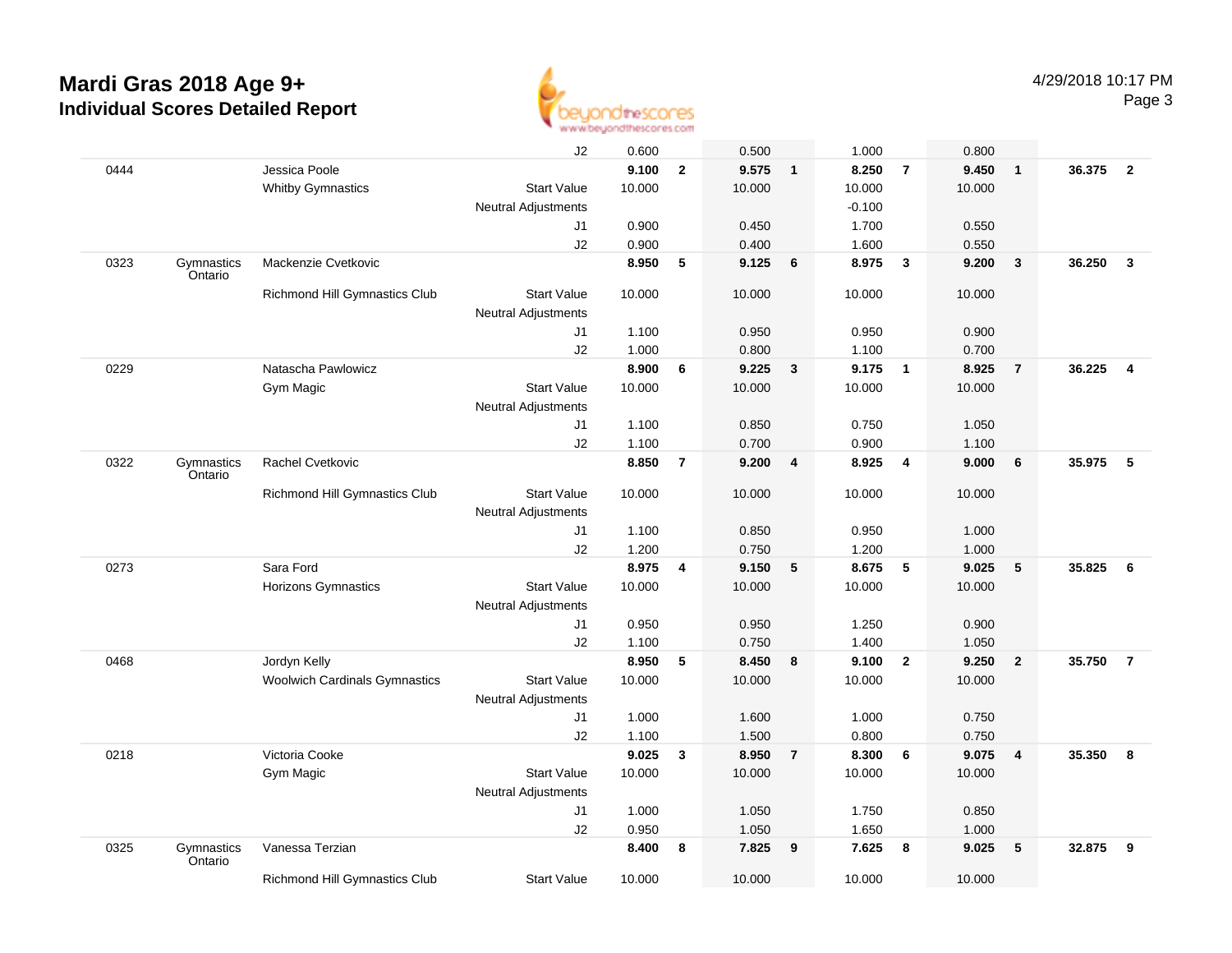

4/29/2018 10:17 PMPage 4

| <b>Neutral Adjustments</b> |      |       |       |       |  |
|----------------------------|------|-------|-------|-------|--|
|                            | .600 | 2.150 | 2.350 | 1.100 |  |
|                            | .600 | 2.200 | 2.400 | 0.850 |  |

#### **Gymnastics Ontario Level 4**

**ID League ID Name VT # UB # BB # FX # AA #** 0209 Nicole Matassini **9.050 <sup>1</sup> 9.600 <sup>1</sup> 9.425 <sup>2</sup> 9.375 <sup>1</sup> 37.450 <sup>1</sup>** Evolution Gymnastics Aurora Start Value 10.000 10.000 10.000 10.000 Neutral Adjustments J1 1.000 0.450 0.650 0.500 J2 0.900 0.350 0.500 0.750 0343 Bailey Turnbull **8.900 <sup>2</sup> 8.250 <sup>4</sup> 9.600 <sup>1</sup> 9.175 <sup>2</sup> 35.925 <sup>2</sup>** Alliston Gymnastics Clubb 3tart Value 10.000 10.000 10.000 10.000 10.000 Neutral Adjustments J1 1.200 1.800 0.400 0.750 J2 1.000 1.700 0.400 0.900 0115 Hannah Charum **8.500 <sup>4</sup> 8.400 <sup>3</sup> 9.025 <sup>3</sup> 8.600 <sup>3</sup> 34.525 <sup>3</sup>** Manjak's Gymnastics Start Valuee 10.000 10.000 10.000 10.000 Neutral Adjustments J1 1.500 1.500 0.900 1.500 J2 1.500 1.700 1.050 1.300 0116 Alexa Melo **8.650 <sup>3</sup> 8.500 <sup>2</sup> 8.550 <sup>5</sup> 8.575 <sup>4</sup> 34.275 <sup>4</sup>** Manjak's Gymnastics Start Valuee 10.000 10.000 10.000 10.000 Neutral Adjustments J1 1.400 1.600 1.350 1.450 J2 1.300 1.400 1.550 1.400 0112 Hailee Horsman **8.300 <sup>5</sup> 8.250 <sup>4</sup> 8.775 <sup>4</sup> 8.450 <sup>5</sup> 33.775 <sup>5</sup>** Manjak's Gymnastics Start Valuee 10.000 10.000 10.000 10.000 Neutral Adjustments J1 1.800 1.800 1.100 1.650 J21.600 1.700 1.350 1.450

#### **Gymnastics Ontario Level 4**

| ID   | Leaque ID | Name                     |                    | vт     | UB     | <b>BB</b> | <b>FX</b> | AA     |  |
|------|-----------|--------------------------|--------------------|--------|--------|-----------|-----------|--------|--|
| 0445 |           | Madeline Walker          |                    | 9.150  | 9.525  | 9.350     | 9.350     | 37.375 |  |
|      |           | <b>Whitby Gymnastics</b> | <b>Start Value</b> | 10.000 | 10.000 | 10.000    | 10.000    |        |  |

**Age 13**

**Age 14**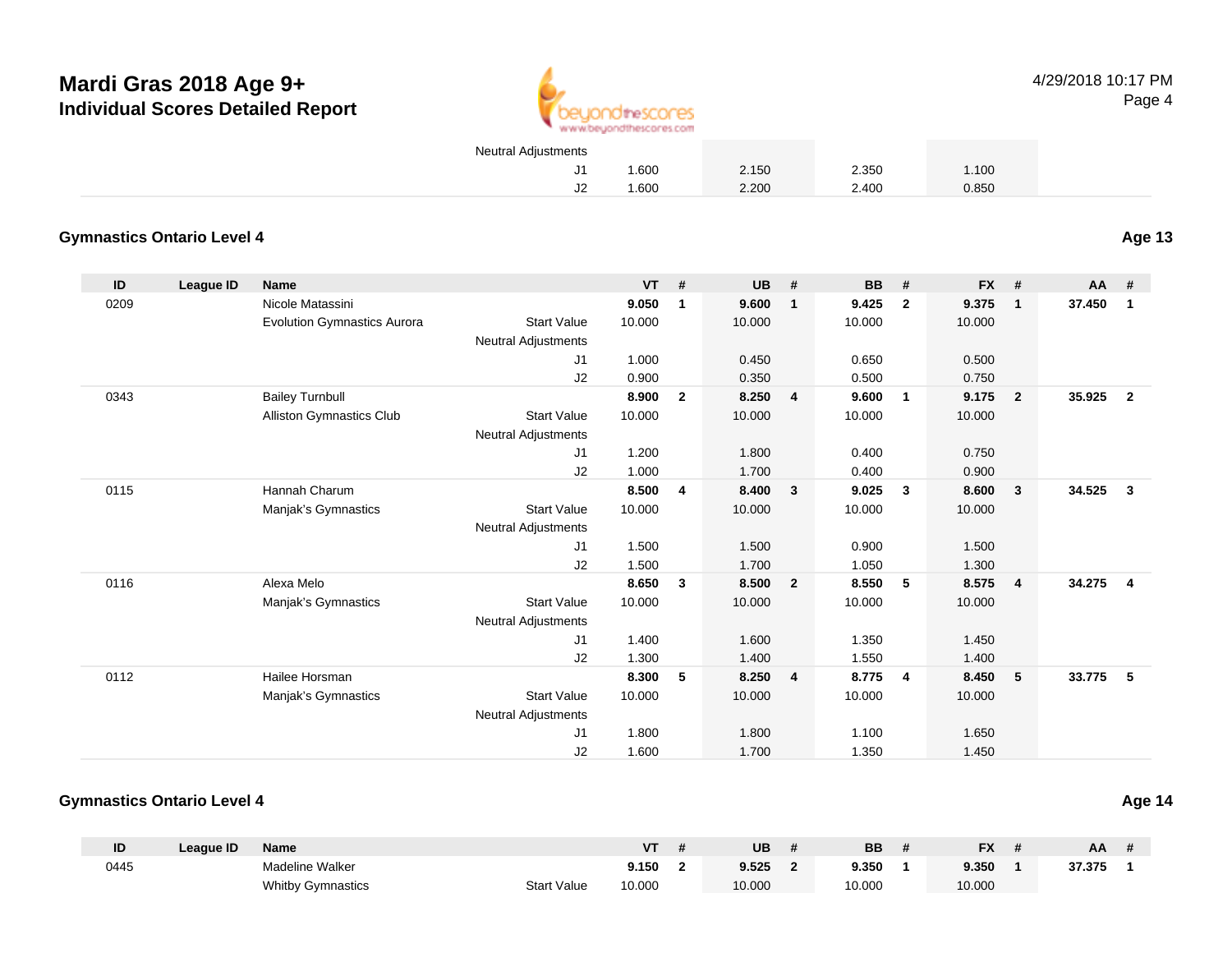

|      |                                  | <b>Neutral Adjustments</b> |        |                |        |                         |          |                          |        |                         |        |                         |
|------|----------------------------------|----------------------------|--------|----------------|--------|-------------------------|----------|--------------------------|--------|-------------------------|--------|-------------------------|
|      |                                  | J1                         | 0.900  |                | 0.500  |                         | 0.550    |                          | 0.550  |                         |        |                         |
|      |                                  | J2                         | 0.800  |                | 0.450  |                         | 0.750    |                          | 0.750  |                         |        |                         |
| 0196 | Eliana Rosenberg                 |                            | 9.150  | $\overline{2}$ | 9.275  | $\overline{\mathbf{3}}$ | 9.100    | $\overline{\mathbf{2}}$  | 8.750  | 6                       | 36.275 | $\overline{\mathbf{2}}$ |
|      | <b>Discovery Gymnastics Club</b> | <b>Start Value</b>         | 10.000 |                | 10.000 |                         | 10.000   |                          | 10.000 |                         |        |                         |
|      |                                  | <b>Neutral Adjustments</b> |        |                |        |                         |          |                          |        |                         |        |                         |
|      |                                  | J1                         | 0.800  |                | 0.650  |                         | 0.850    |                          | 1.150  |                         |        |                         |
|      |                                  | J2                         | 0.900  |                | 0.800  |                         | 0.950    |                          | 1.350  |                         |        |                         |
| 0278 | Rahma Nusaibah                   |                            | 9.175  | $\mathbf{1}$   | 8.850  | $\overline{7}$          | 9.350    | $\overline{\phantom{a}}$ | 8.850  | $\sqrt{5}$              | 36.225 | $\mathbf{3}$            |
|      | <b>Horizons Gymnastics</b>       | <b>Start Value</b>         | 10.000 |                | 10.000 |                         | 10.000   |                          | 10.000 |                         |        |                         |
|      |                                  | <b>Neutral Adjustments</b> |        |                |        |                         |          |                          |        |                         |        |                         |
|      |                                  | J1                         | 0.750  |                | 1.100  |                         | 0.650    |                          | 1.000  |                         |        |                         |
|      |                                  | J2                         | 0.900  |                | 1.200  |                         | 0.650    |                          | 1.300  |                         |        |                         |
| 0007 | <b>Trina Bagnell</b>             |                            | 8.900  | $\overline{7}$ | 9.600  | $\overline{1}$          | 8.700    | 5                        | 8.900  | $\overline{\mathbf{3}}$ | 36.100 | $\overline{\mathbf{4}}$ |
|      | <b>Futures Gymnastics</b>        | <b>Start Value</b>         | 10.000 |                | 10.000 |                         | 10.000   |                          | 10.000 |                         |        |                         |
|      |                                  | <b>Neutral Adjustments</b> |        |                |        |                         | $-0.100$ |                          |        |                         |        |                         |
|      |                                  | J1                         | 1.200  |                | 0.350  |                         | 1.300    |                          | 1.000  |                         |        |                         |
|      |                                  | J2                         | 1.000  |                | 0.450  |                         | 1.100    |                          | 1.200  |                         |        |                         |
| 0055 | Jumana Motawea                   |                            | 9.000  | 6              | 9.225  | $\overline{4}$          | 8.550    | $\overline{7}$           | 9.025  | $\overline{2}$          | 35.800 | 5                       |
|      | <b>Futures Gymnastics</b>        | <b>Start Value</b>         | 10.000 |                | 10.000 |                         | 10.000   |                          | 10.000 |                         |        |                         |
|      |                                  | Neutral Adjustments        |        |                |        |                         |          |                          |        |                         |        |                         |
|      |                                  | J1                         | 1.000  |                | 0.850  |                         | 1.300    |                          | 1.100  |                         |        |                         |
|      |                                  | J2                         | 1.000  |                | 0.700  |                         | 1.600    |                          | 0.850  |                         |        |                         |
| 0197 | Liz Shumuilov                    |                            | 9.050  | 4              | 8.925  | 6                       | 8.950    | $\overline{\mathbf{3}}$  | 8.875  | $\overline{4}$          | 35.800 | 5                       |
|      | <b>Discovery Gymnastics Club</b> | <b>Start Value</b>         | 10.000 |                | 10.000 |                         | 10.000   |                          | 10.000 |                         |        |                         |
|      |                                  | <b>Neutral Adjustments</b> |        |                |        |                         |          |                          |        |                         |        |                         |
|      |                                  | J1                         | 0.900  |                | 1.150  |                         | 1.000    |                          | 1.200  |                         |        |                         |
|      |                                  | J2                         | 1.000  |                | 1.000  |                         | 1.100    |                          | 1.050  |                         |        |                         |
| 0198 | Isabella Ruffolo                 |                            | 9.100  | $\mathbf{3}$   | 9.125  | 5                       | 8.600    | 6                        | 8.600  | 8                       | 35.425 | 6                       |
|      | <b>Discovery Gymnastics Club</b> | <b>Start Value</b>         | 10.000 |                | 10.000 |                         | 10.000   |                          | 10.000 |                         |        |                         |
|      |                                  | <b>Neutral Adjustments</b> |        |                |        |                         |          |                          |        |                         |        |                         |
|      |                                  | J1                         | 1.000  |                | 0.850  |                         | 1.450    |                          | 1.300  |                         |        |                         |
|      |                                  | J2                         | 0.800  |                | 0.900  |                         | 1.350    |                          | 1.500  |                         |        |                         |
| 0384 | Breanna Levy                     |                            | 9.025  | 5              | 8.925  | 6                       | 8.850    | $\overline{4}$           | 8.625  | $\overline{7}$          | 35.425 | - 6                     |
|      | <b>Tristar Gymnastics Club</b>   | <b>Start Value</b>         | 10.000 |                | 10.000 |                         | 10.000   |                          | 10.000 |                         |        |                         |
|      |                                  | <b>Neutral Adjustments</b> |        |                |        |                         |          |                          |        |                         |        |                         |
|      |                                  | J1                         | 0.900  |                | 1.050  |                         | 1.200    |                          | 1.550  |                         |        |                         |
|      |                                  | J2                         | 1.050  |                | 1.100  |                         | 1.100    |                          | 1.200  |                         |        |                         |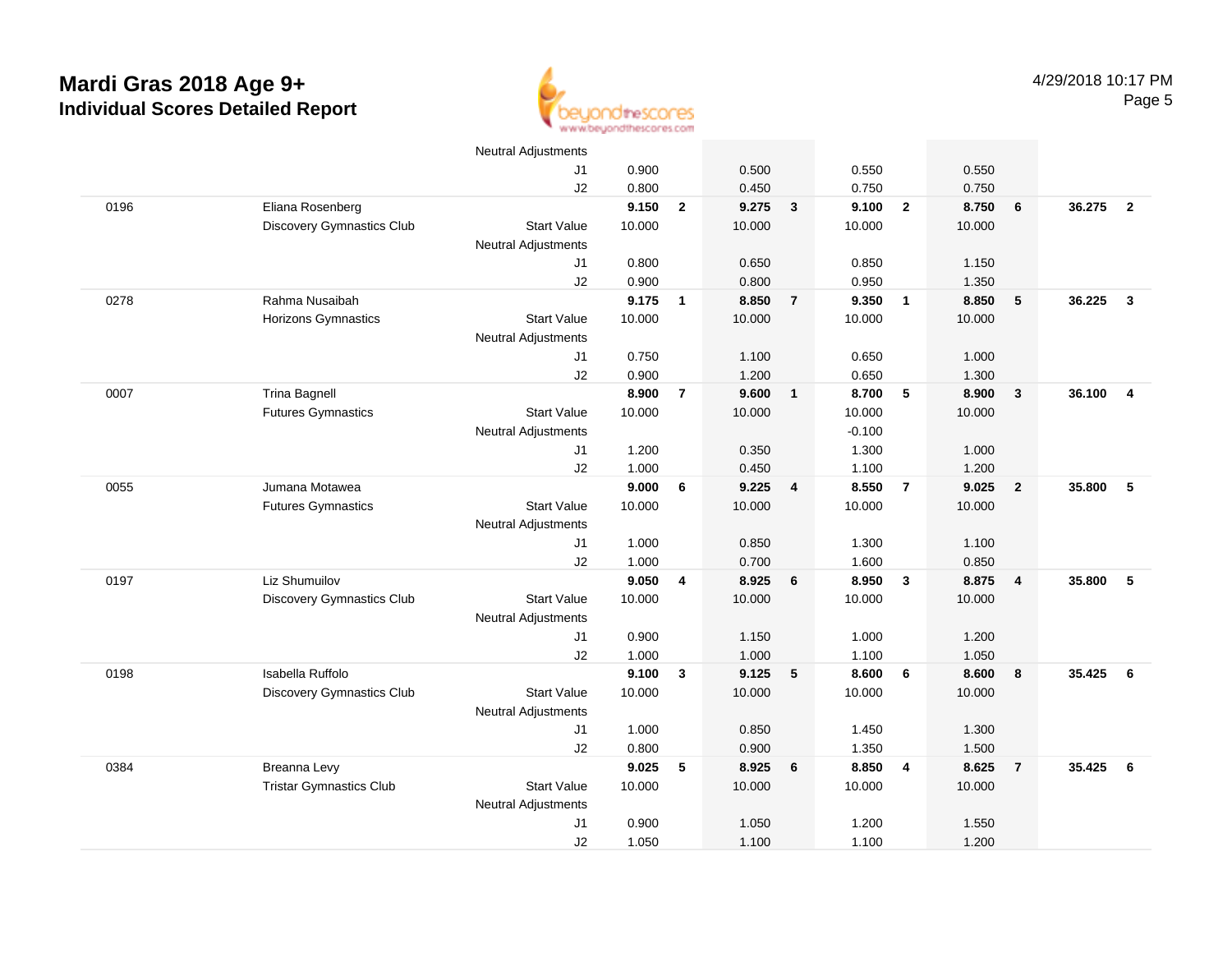

### **Gymnastics Ontario Level 4**

| ID   | League ID | <b>Name</b>                    |                            | <b>VT</b> | #              | <b>UB</b> | #                       | <b>BB</b> | #                       | <b>FX</b> | #              | <b>AA</b> | #            |
|------|-----------|--------------------------------|----------------------------|-----------|----------------|-----------|-------------------------|-----------|-------------------------|-----------|----------------|-----------|--------------|
| 0253 |           | Mackenzie Parker               |                            | 9.350     | $\mathbf{1}$   | 8.825     | $\overline{2}$          | 9.350     | $\overline{\mathbf{1}}$ | 9.100     | $\mathbf{1}$   | 36.625    | 1            |
|      |           | Gym Magic                      | Start Value                | 10.000    |                | 10.000    |                         | 10.000    |                         | 10.000    |                |           |              |
|      |           |                                | <b>Neutral Adjustments</b> |           |                |           |                         |           |                         |           |                |           |              |
|      |           |                                | J1                         | 0.600     |                | 1.250     |                         | 0.600     |                         | 0.900     |                |           |              |
|      |           |                                | J2                         | 0.700     |                | 1.100     |                         | 0.700     |                         | 0.900     |                |           |              |
| 0446 |           | Talia Ciampo                   |                            | 9.025     | 3              | 9.600     | $\mathbf{1}$            | 9.075     | $\overline{\mathbf{2}}$ | 8.700     | -4             | 36.400    | $\mathbf{2}$ |
|      |           | <b>Whitby Gymnastics</b>       | <b>Start Value</b>         | 10.000    |                | 10.000    |                         | 10.000    |                         | 10.000    |                |           |              |
|      |           |                                | <b>Neutral Adjustments</b> |           |                |           |                         |           |                         |           |                |           |              |
|      |           |                                | J <sub>1</sub>             | 0.950     |                | 0.400     |                         | 0.900     |                         | 1.450     |                |           |              |
|      |           |                                | J2                         | 1.000     |                | 0.400     |                         | 0.950     |                         | 1.150     |                |           |              |
| 0383 |           | Olivia Jamnisek                |                            | 8.875     | 4              | 8.500     | $\overline{\mathbf{3}}$ | 8.850     | $\mathbf{3}$            | 9.025     | $\overline{2}$ | 35.250    | 3            |
|      |           | <b>Tristar Gymnastics Club</b> | Start Value                | 10.000    |                | 10.000    |                         | 10.000    |                         | 10.000    |                |           |              |
|      |           |                                | Neutral Adjustments        |           |                |           |                         | $-0.100$  |                         |           |                |           |              |
|      |           |                                | J1                         | 1.000     |                | 1.600     |                         | 1.100     |                         | 1.100     |                |           |              |
|      |           |                                | J2                         | 1.250     |                | 1.400     |                         | 1.000     |                         | 0.850     |                |           |              |
| 0283 |           | Antonia Miksic                 |                            | 9.200     | $\overline{2}$ | 7.550     | $\overline{4}$          | 8.750     | $\overline{4}$          | 9.000     | $\mathbf{3}$   | 34.500    | 4            |
|      |           | Horizons Gymnastics            | Start Value                | 10.000    |                | 10.000    |                         | 10.000    |                         | 10.000    |                |           |              |
|      |           |                                | <b>Neutral Adjustments</b> |           |                |           |                         |           |                         |           |                |           |              |
|      |           |                                | J1                         | 0.800     |                | 2.500     |                         | 1.250     |                         | 0.850     |                |           |              |
|      |           |                                | J2                         | 0.800     |                | 2.400     |                         | 1.250     |                         | 1.150     |                |           |              |

#### **Gymnastics Ontario Level 4**

| ID   | League ID | Name                      |                            | $VT$ #  | <b>UB</b> | # | <b>BB</b> | #                       | <b>FX</b> | # | $AA$ # |              |
|------|-----------|---------------------------|----------------------------|---------|-----------|---|-----------|-------------------------|-----------|---|--------|--------------|
| 0100 |           | Cali Duggan               |                            | 8.775 4 | 9.350 3   |   | 9.250     |                         | 9.150     |   | 36.525 |              |
|      |           | Manjak's Gymnastics       | <b>Start Value</b>         | 10.000  | 10.000    |   | 10.000    |                         | 10.000    |   |        |              |
|      |           |                           | <b>Neutral Adjustments</b> |         |           |   |           |                         |           |   |        |              |
|      |           |                           | J1                         | 1.200   | 0.600     |   | 0.750     |                         | 0.900     |   |        |              |
|      |           |                           | J2                         | 1.250   | 0.700     |   | 0.750     |                         | 0.800     |   |        |              |
| 0040 |           | Gabriella Horton          |                            | 8.925 2 | $9.425$ 2 |   | 8.975     | $\overline{\mathbf{2}}$ | 8.975     | 3 | 36.300 | $\mathbf{2}$ |
|      |           | <b>Futures Gymnastics</b> | <b>Start Value</b>         | 10.000  | 10.000    |   | 10.000    |                         | 10.000    |   |        |              |
|      |           |                           | <b>Neutral Adjustments</b> |         |           |   |           |                         |           |   |        |              |
|      |           |                           | J1                         | 1.000   | 0.550     |   | 1.050     |                         | 1.000     |   |        |              |
|      |           |                           | J2                         | 1.150   | 0.600     |   | 1.000     |                         | 1.050     |   |        |              |

#### **Age 9 A**

### **Age 15**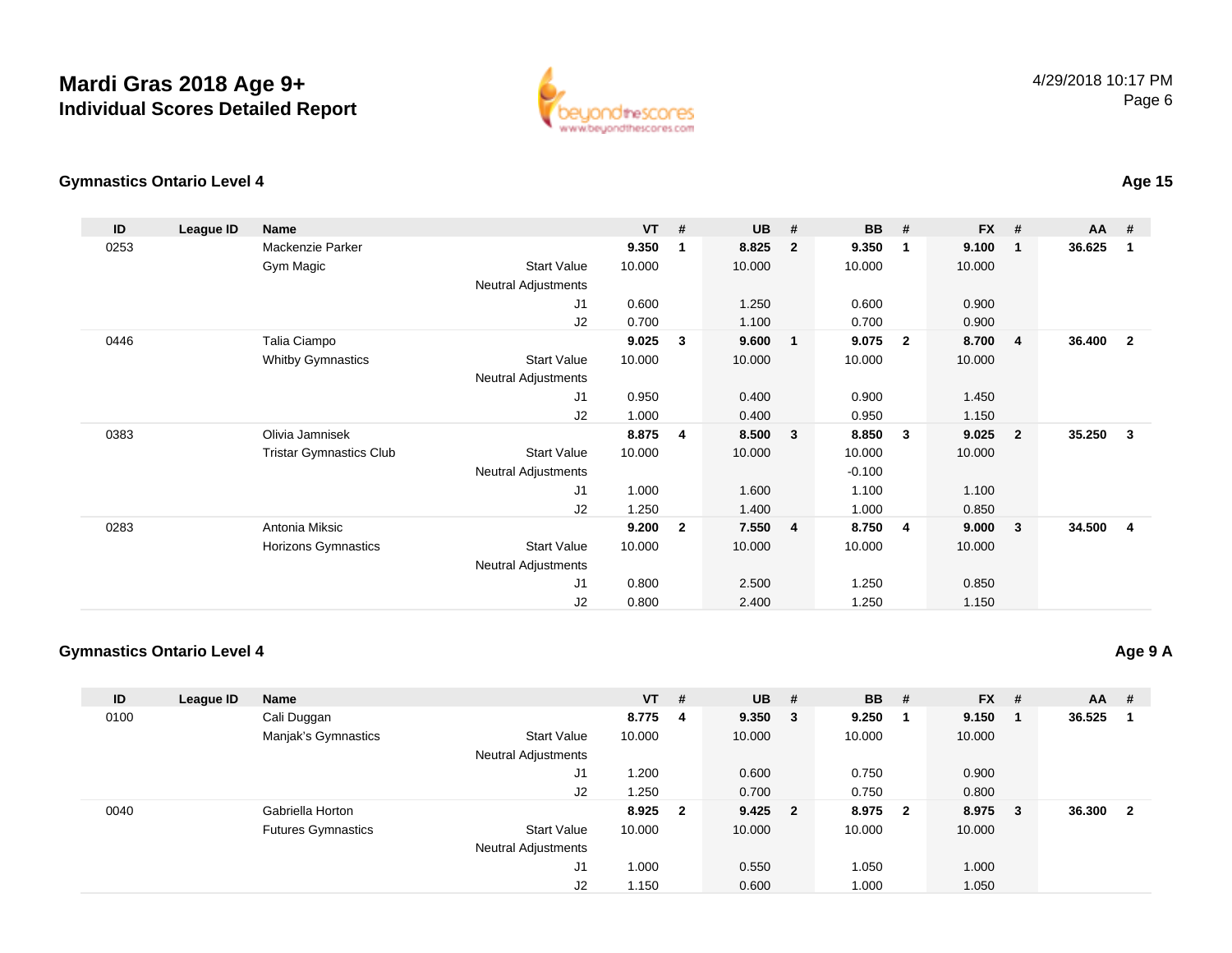

| 0037 | Lory Fowler               |                            | 9.175  | $\mathbf{1}$ | 9.675  | $\overline{1}$ | 8.300  | 5                       | 9.075  | $\overline{2}$ | 36.225 | $\mathbf{3}$   |
|------|---------------------------|----------------------------|--------|--------------|--------|----------------|--------|-------------------------|--------|----------------|--------|----------------|
|      | <b>Futures Gymnastics</b> | <b>Start Value</b>         | 10.000 |              | 10.000 |                | 10.000 |                         | 10.000 |                |        |                |
|      |                           | <b>Neutral Adjustments</b> |        |              |        |                |        |                         |        |                |        |                |
|      |                           | J1                         | 0.800  |              | 0.300  |                | 1.650  |                         | 0.900  |                |        |                |
|      |                           | J2                         | 0.850  |              | 0.350  |                | 1.750  |                         | 0.950  |                |        |                |
| 0102 | <b>Riley Monsour</b>      |                            | 8.650  | 6            | 9.325  | 4              | 8.700  | $\overline{\mathbf{4}}$ | 8.775  | -5             | 35.450 | $\overline{4}$ |
|      | Manjak's Gymnastics       | <b>Start Value</b>         | 10.000 |              | 10.000 |                | 10.000 |                         | 10.000 |                |        |                |
|      |                           | <b>Neutral Adjustments</b> |        |              |        |                |        |                         |        |                |        |                |
|      |                           | J1                         | 1.200  |              | 0.650  |                | 1.300  |                         | 1.200  |                |        |                |
|      |                           | J2                         | 1.500  |              | 0.700  |                | 1.300  |                         | 1.250  |                |        |                |
| 0015 | Mia Carroll               |                            | 8.800  | 3            | 9.425  | $\overline{2}$ | 8.100  | 6                       | 8.975  | $\mathbf{3}$   | 35.300 | 5              |
|      | <b>Futures Gymnastics</b> | <b>Start Value</b>         | 10.000 |              | 10.000 |                | 10.000 |                         | 10.000 |                |        |                |
|      |                           | Neutral Adjustments        |        |              |        |                |        |                         |        |                |        |                |
|      |                           | J <sub>1</sub>             | 1.200  |              | 0.650  |                | 1.750  |                         | 1.100  |                |        |                |
|      |                           | J2                         | 1.200  |              | 0.500  |                | 2.050  |                         | 0.950  |                |        |                |
| 0244 | Lily Winstanley           |                            | 8.650  | 6            | 9.125  | 5              | 8.725  | $\mathbf{3}$            | 8.800  | $\overline{4}$ | 35.300 | 5              |
|      | Gym Magic                 | <b>Start Value</b>         | 10.000 |              | 10.000 |                | 10.000 |                         | 10.000 |                |        |                |
|      |                           | <b>Neutral Adjustments</b> |        |              |        |                |        |                         |        |                |        |                |
|      |                           | J1                         | 1.200  |              | 0.850  |                | 1.150  |                         | 1.100  |                |        |                |
|      |                           | J2                         | 1.500  |              | 0.900  |                | 1.400  |                         | 1.300  |                |        |                |
| 0089 | Anna Maria Yousef         |                            | 8.725  | 5            | 9.000  | 6              | 8.300  | 5                       | 8.800  | - 4            | 34.825 | 6              |
|      | <b>Futures Gymnastics</b> | <b>Start Value</b>         | 10.000 |              | 10.000 |                | 10.000 |                         | 10.000 |                |        |                |
|      |                           | <b>Neutral Adjustments</b> |        |              |        |                |        |                         |        |                |        |                |
|      |                           | J1                         | 1.150  |              | 1.100  |                | 1.750  |                         | 1.250  |                |        |                |
|      |                           |                            |        |              |        |                |        |                         |        |                |        |                |
|      |                           | J2                         | 1.400  |              | 0.900  |                | 1.650  |                         | 1.150  |                |        |                |

### **Gymnastics Ontario Level 4**

| ID   | League ID | <b>Name</b>           |                            | $VT$ #      | <b>UB</b> # |              | <b>BB</b> | #   | <b>FX</b> | #  | $AA$ # |                |
|------|-----------|-----------------------|----------------------------|-------------|-------------|--------------|-----------|-----|-----------|----|--------|----------------|
| 0358 |           | Anika Spence          |                            | $9.175 \t3$ | 9.700       |              | 9.050     | - 3 | 9.375     |    | 37.300 |                |
|      |           | <b>T-Dot Tumblers</b> | <b>Start Value</b>         | 10.000      | 10.000      |              | 10.000    |     | 10.000    |    |        |                |
|      |           |                       | <b>Neutral Adjustments</b> |             |             |              |           |     |           |    |        |                |
|      |           |                       | J1                         | 0.800       | 0.300       |              | 1.050     |     | 0.600     |    |        |                |
|      |           |                       | J2                         | 0.850       | 0.300       |              | 0.850     |     | 0.650     |    |        |                |
| 0097 |           | Viktoria Brodar       |                            | 9.300       | 9.200       | $\mathbf{3}$ | 9.000     | - 5 | 9.275     | -3 | 36.775 | $\overline{2}$ |
|      |           | Manjak's Gymnastics   | <b>Start Value</b>         | 10.000      | 10.000      |              | 10.000    |     | 10.000    |    |        |                |
|      |           |                       | <b>Neutral Adjustments</b> |             |             |              |           |     |           |    |        |                |
|      |           |                       | J1                         | 0.700       | 0.850       |              | 0.950     |     | 0.800     |    |        |                |
|      |           |                       | J <sub>2</sub>             | 0.700       | 0.750       |              | 1.050     |     | 0.650     |    |        |                |

#### **Age 9 B**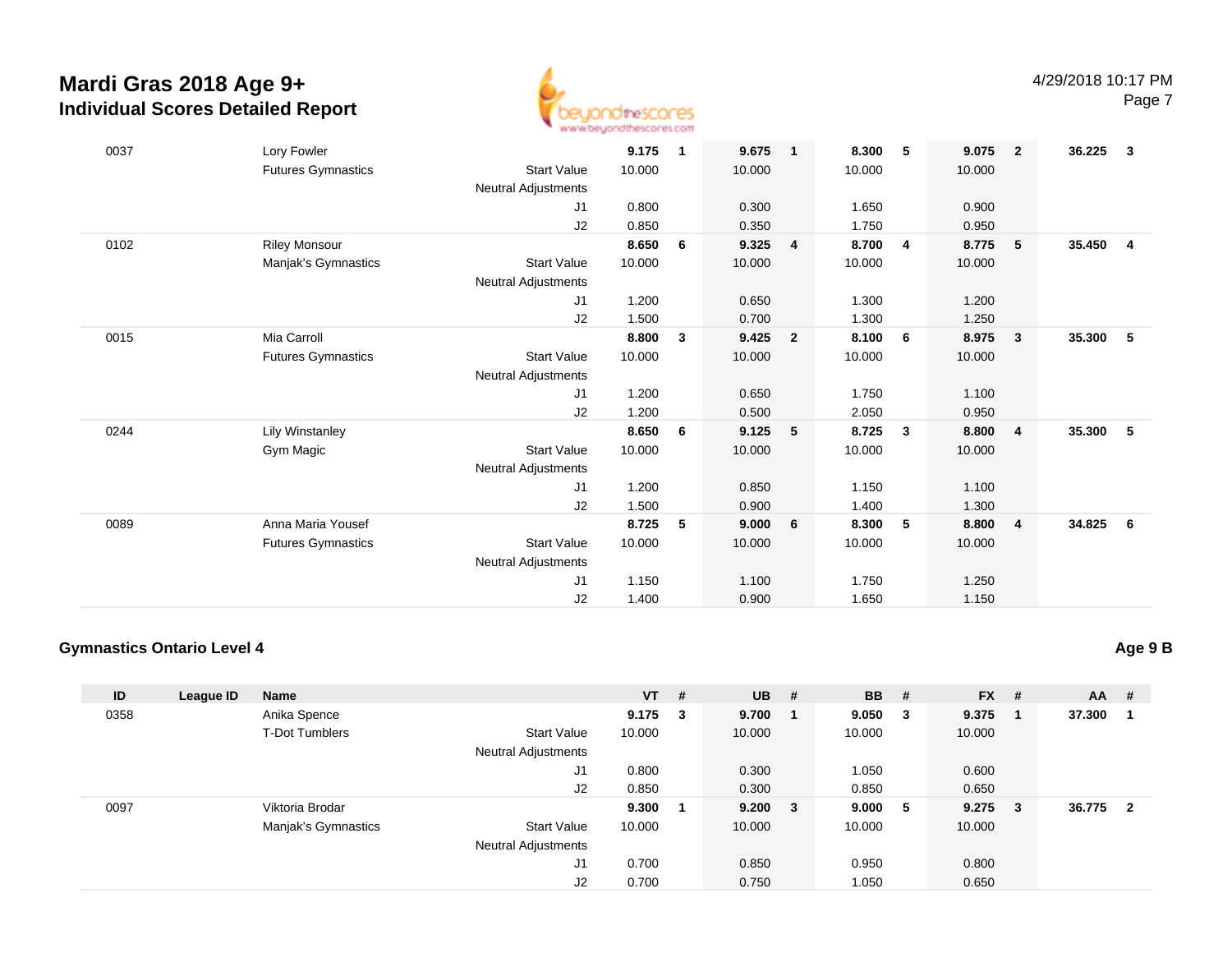

| 0451 | <b>Beth Chow</b>          |                            | 9.100        | $\overline{4}$           | 8.950        | $\overline{4}$          | 9.025    | $\overline{4}$          | 9.175  | $\overline{\mathbf{4}}$  | 36.250 | 3              |
|------|---------------------------|----------------------------|--------------|--------------------------|--------------|-------------------------|----------|-------------------------|--------|--------------------------|--------|----------------|
|      | Gymnastics Mississauga    | <b>Start Value</b>         | 10.000       |                          | 10.000       |                         | 10.000   |                         | 10.000 |                          |        |                |
|      |                           | <b>Neutral Adjustments</b> |              |                          |              |                         |          |                         |        |                          |        |                |
|      |                           | J1                         | 0.800        |                          | 1.050        |                         | 0.850    |                         | 0.750  |                          |        |                |
|      |                           | J2                         | 1.000        |                          | 1.050        |                         | 1.100    |                         | 0.900  |                          |        |                |
| 0257 | Kara Healey               |                            | 9.250        | $\mathbf{2}$             | 8.900        | 5                       | 9.150    | $\overline{\mathbf{2}}$ | 8.925  | 5                        | 36.225 | $\overline{4}$ |
|      | Gym Magic                 | <b>Start Value</b>         | 10.000       |                          | 10.000       |                         | 10.000   |                         | 10.000 |                          |        |                |
|      |                           | Neutral Adjustments        |              |                          |              |                         |          |                         |        |                          |        |                |
|      |                           | J1                         | 0.700        |                          | 1.050        |                         | 0.950    |                         | 0.950  |                          |        |                |
|      |                           | J2                         | 0.800        |                          | 1.150        |                         | 0.750    |                         | 1.200  |                          |        |                |
| 0333 | Keira Harley              |                            | 9.075        | 5                        | 8.950        | $\overline{\mathbf{4}}$ | 8.675    | 6                       | 9.300  | $\overline{2}$           | 36.000 | 5              |
|      | Alliston Gymnastics Club  | <b>Start Value</b>         | 10.000       |                          | 10.000       |                         | 10.000   |                         | 10.000 |                          |        |                |
|      |                           | <b>Neutral Adjustments</b> |              |                          |              |                         | $-0.100$ |                         |        |                          |        |                |
|      |                           | J1                         | 1.000        |                          | 1.100        |                         | 1.350    |                         | 0.600  |                          |        |                |
|      |                           | J2                         | 0.850        |                          | 1.000        |                         | 1.100    |                         | 0.800  |                          |        |                |
| 0122 | Catalina Pallant          |                            | 9.100        | 4                        | 8.200        | 6                       | 8.275    | 8                       | 8.325  | 6                        | 33.900 | 6              |
|      | Manjak's Gymnastics       | <b>Start Value</b>         | 10.000       |                          | 10.000       |                         | 10.000   |                         | 10.000 |                          |        |                |
|      |                           | <b>Neutral Adjustments</b> |              |                          |              |                         |          |                         |        |                          |        |                |
|      |                           | J1                         | 0.800        |                          | 1.900        |                         | 1.650    |                         | 1.750  |                          |        |                |
|      |                           | J2                         | 1.000        |                          | 1.700        |                         | 1.800    |                         | 1.600  |                          |        |                |
| 0099 | Sienna Das                |                            | 8.750        | $\overline{7}$           | 7.850        | $\overline{7}$          | 8.425    | $\overline{7}$          | 8.250  | $\overline{7}$           | 33.275 | $\overline{7}$ |
|      | Manjak's Gymnastics       | <b>Start Value</b>         | 10.000       |                          | 10.000       |                         | 10.000   |                         | 10.000 |                          |        |                |
|      |                           | Neutral Adjustments        |              |                          |              |                         |          |                         |        |                          |        |                |
|      |                           | J1                         | 1.300        |                          | 2.100        |                         | 1.650    |                         | 1.850  |                          |        |                |
|      |                           | J2                         | 1.200        |                          | 2.200        |                         | 1.500    |                         | 1.650  |                          |        |                |
| 0068 | Rose Reikhtehgarnejadi    |                            | 8.950        | 6                        | 9.425        | $\overline{2}$          | 9.000    | 5                       | X.XXX  | $\overline{\phantom{a}}$ | 27.375 | 8              |
|      | <b>Futures Gymnastics</b> | <b>Start Value</b>         | 10.000       |                          | 10.000       |                         | 10.000   |                         |        |                          |        |                |
|      |                           | <b>Neutral Adjustments</b> |              |                          |              |                         |          |                         |        |                          |        |                |
|      |                           | J1                         | 1.100        |                          | 0.600        |                         | 0.850    |                         |        |                          |        |                |
|      |                           | J2                         | 1.000        |                          | 0.550        |                         | 1.150    |                         |        |                          |        |                |
| 0361 | Sofia Badescu-Tamkei      |                            | <b>X.XXX</b> | $\overline{\phantom{a}}$ | <b>X.XXX</b> | $\sim$                  | 9.600    | $\overline{1}$          | X.XXX  | $\overline{\phantom{a}}$ | 9.600  | 9              |
|      | <b>T-Dot Tumblers</b>     | <b>Start Value</b>         |              |                          | 10.000       |                         | 10.000   |                         |        |                          |        |                |
|      |                           | <b>Neutral Adjustments</b> |              |                          |              |                         |          |                         |        |                          |        |                |
|      |                           | J1                         |              |                          |              |                         | 0.400    |                         |        |                          |        |                |
|      |                           | J2                         |              |                          |              |                         | 0.400    |                         |        |                          |        |                |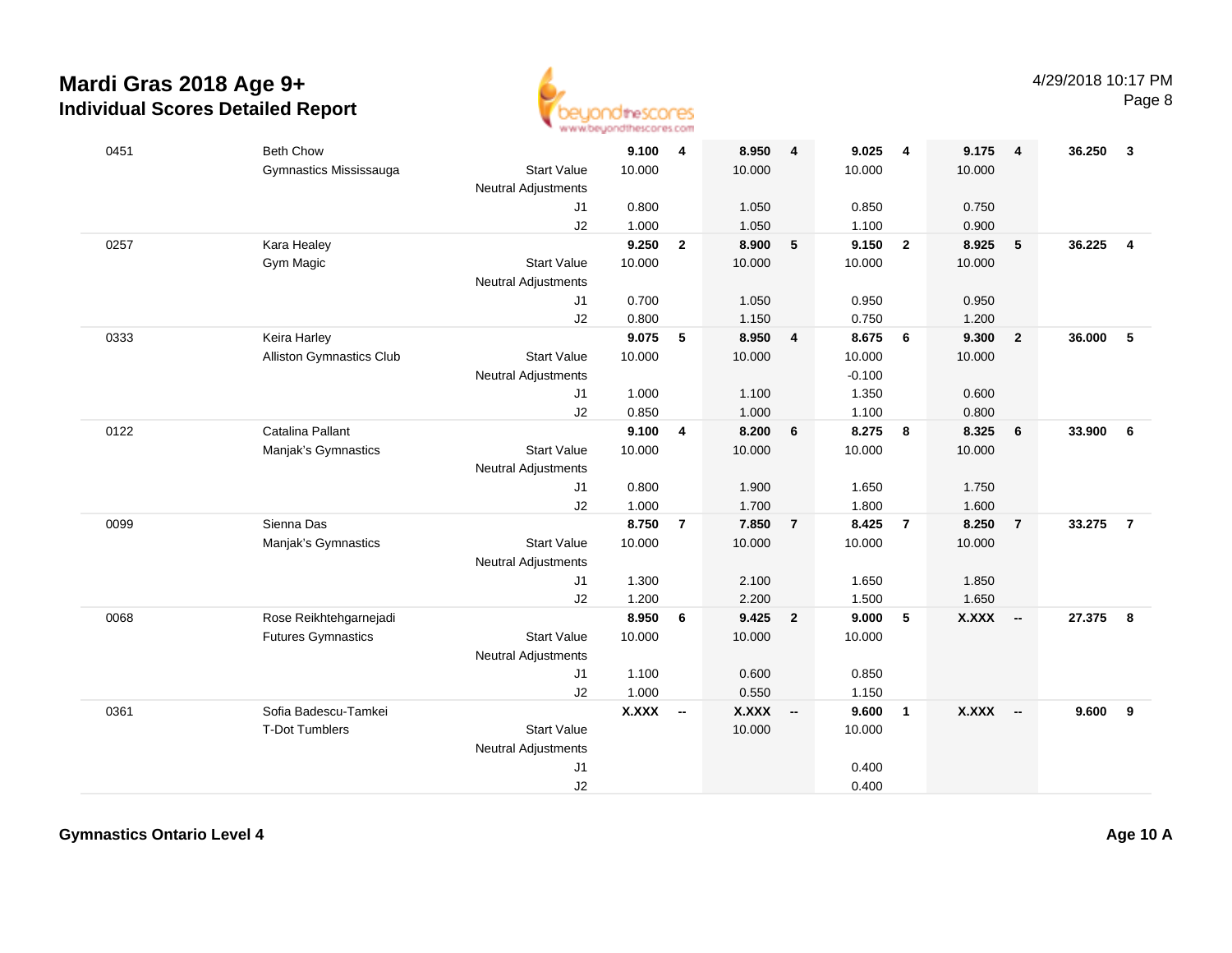

| ID   | <b>League ID</b> | <b>Name</b>                        |                            | <b>VT</b> | #              | <b>UB</b>      | #              | <b>BB</b>      | #                       | <b>FX</b>      | #                       | AA     | #                       |
|------|------------------|------------------------------------|----------------------------|-----------|----------------|----------------|----------------|----------------|-------------------------|----------------|-------------------------|--------|-------------------------|
| 0207 |                  | Marisa Lansing                     |                            | 9.500     | $\mathbf{1}$   | 9.500          | $\mathbf{3}$   | 9.500          | $\overline{1}$          | 9.150          | $\overline{2}$          | 37.650 | $\overline{1}$          |
|      |                  | <b>Evolution Gymnastics Aurora</b> | <b>Start Value</b>         | 10.000    |                | 10.000         |                | 10.000         |                         | 10.000         |                         |        |                         |
|      |                  |                                    | Neutral Adjustments        |           |                |                |                |                |                         |                |                         |        |                         |
|      |                  |                                    | J1                         | 0.400     |                | 0.400          |                | 0.600          |                         | 0.900          |                         |        |                         |
|      |                  |                                    | J2                         | 0.600     |                | 0.600          |                | 0.400          |                         | 0.800          |                         |        |                         |
| 0335 |                  | Emma Orr                           |                            | 9.350     | $\overline{2}$ | 9.600          | $\overline{2}$ | 9.275          | $\overline{\mathbf{4}}$ | 8.950          | $\overline{\mathbf{4}}$ | 37.175 | $\overline{\mathbf{2}}$ |
|      |                  | <b>Alliston Gymnastics Club</b>    | <b>Start Value</b>         | 10.000    |                | 10.000         |                | 10.000         |                         | 10.000         |                         |        |                         |
|      |                  |                                    | <b>Neutral Adjustments</b> |           |                |                |                |                |                         |                |                         |        |                         |
|      |                  |                                    | J1                         | 0.600     |                | 0.350          |                | 0.750          |                         | 1.000          |                         |        |                         |
|      |                  |                                    | J2                         | 0.700     |                | 0.450          |                | 0.700          |                         | 1.100          |                         |        |                         |
| 0331 |                  | Adyson Rhynold                     |                            | 9.075     | $\mathbf{3}$   | 9.625          | $\overline{1}$ | 9.150          | $-5$                    | 9.150          | $\overline{\mathbf{2}}$ | 37.000 | $\overline{\mathbf{3}}$ |
|      |                  | <b>Alliston Gymnastics Club</b>    | <b>Start Value</b>         | 10.000    |                | 10.000         |                | 10.000         |                         | 10.000         |                         |        |                         |
|      |                  |                                    | Neutral Adjustments        | 1.000     |                |                |                |                |                         |                |                         |        |                         |
|      |                  |                                    | J1<br>J2                   | 0.850     |                | 0.400<br>0.350 |                | 0.800<br>0.900 |                         | 0.750<br>0.950 |                         |        |                         |
| 0027 |                  | Ava Delaney                        |                            | 8.600     | 9              | 9.400          | 4              | 9.475          | $\overline{2}$          | 9.100          | $\overline{\mathbf{3}}$ | 36.575 | $\overline{4}$          |
|      |                  | <b>Futures Gymnastics</b>          | <b>Start Value</b>         | 10.000    |                | 10.000         |                | 10.000         |                         | 10.000         |                         |        |                         |
|      |                  |                                    | <b>Neutral Adjustments</b> |           |                |                |                |                |                         |                |                         |        |                         |
|      |                  |                                    | J1                         | 1.400     |                | 0.600          |                | 0.500          |                         | 0.800          |                         |        |                         |
|      |                  |                                    | J2                         | 1.400     |                | 0.600          |                | 0.550          |                         | 1.000          |                         |        |                         |
| 0208 |                  | Leah Lukacs                        |                            | 8.900     | 5              | 9.300          | 5              | 9.150          | 5                       | 8.900          | - 5                     | 36.250 | -5                      |
|      |                  | <b>Evolution Gymnastics Aurora</b> | <b>Start Value</b>         | 10.000    |                | 10.000         |                | 10.000         |                         | 10.000         |                         |        |                         |
|      |                  |                                    | <b>Neutral Adjustments</b> |           |                |                |                |                |                         |                |                         |        |                         |
|      |                  |                                    | J1                         | 1.200     |                | 0.750          |                | 0.750          |                         | 0.900          |                         |        |                         |
|      |                  |                                    | J2                         | 1.000     |                | 0.650          |                | 0.950          |                         | 1.300          |                         |        |                         |
| 0385 |                  | Mila Simpatico                     |                            | 9.000     | 4              | 9.175          | $\overline{7}$ | 8.750          | $\overline{7}$          | 9.250          | $\overline{1}$          | 36.175 | 6                       |
|      |                  | <b>Tristar Gymnastics Club</b>     | <b>Start Value</b>         | 10.000    |                | 10.000         |                | 10.000         |                         | 10.000         |                         |        |                         |
|      |                  |                                    | <b>Neutral Adjustments</b> |           |                |                |                |                |                         |                |                         |        |                         |
|      |                  |                                    | J1                         | 1.000     |                | 0.800          |                | 1.200          |                         | 0.650          |                         |        |                         |
|      |                  |                                    | J2                         | 1.000     |                | 0.850          |                | 1.300          |                         | 0.850          |                         |        |                         |
| 0339 |                  | Maya Kilar                         |                            | 8.650     | 8              | 8.875          | 8              | 9.425          | $\mathbf{3}$            | 8.900          | $-5$                    | 35.850 | $\overline{7}$          |
|      |                  | <b>Alliston Gymnastics Club</b>    | <b>Start Value</b>         | 10.000    |                | 10.000         |                | 10.000         |                         | 10.000         |                         |        |                         |
|      |                  |                                    | <b>Neutral Adjustments</b> |           |                |                |                |                |                         |                |                         |        |                         |
|      |                  |                                    | J1                         | 1.400     |                | 1.100          |                | 0.650          |                         | 1.200          |                         |        |                         |
|      |                  |                                    | J2                         | 1.300     |                | 1.150          |                | 0.500          |                         | 1.000          |                         |        |                         |
| 0001 |                  | Idunnu Adetiba                     |                            | 8.825     | 6              | 9.275          | 6              | 9.000          | 6                       | 8.600          | $\overline{7}$          | 35.700 | -8                      |
|      |                  | <b>Futures Gymnastics</b>          | <b>Start Value</b>         | 10.000    |                | 10.000         |                | 10.000         |                         | 10.000         |                         |        |                         |
|      |                  |                                    | <b>Neutral Adjustments</b> |           |                |                |                |                |                         |                |                         |        |                         |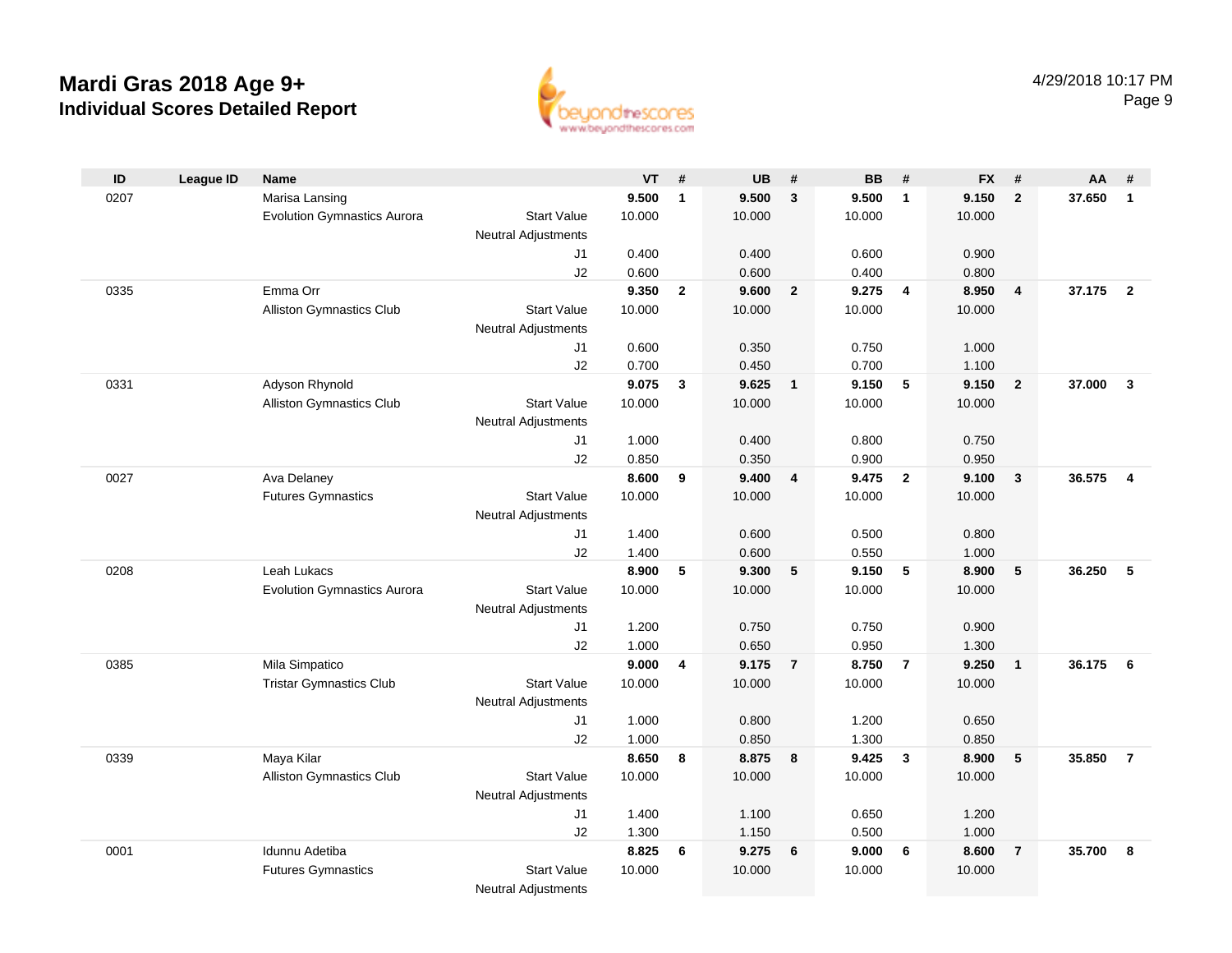

|      |                     | J1                         | 1.200    |                | 0.700    | 1.100  |     | 1.450  |     |        |    |
|------|---------------------|----------------------------|----------|----------------|----------|--------|-----|--------|-----|--------|----|
|      |                     | J2                         | 1.150    |                | 0.750    | 0.900  |     | 1.350  |     |        |    |
| 0101 | Leah Morey          |                            | 8.775    | $\overline{7}$ | 7.825 10 | 8.375  | - 9 | 8.725  | - 6 | 33.700 | 9  |
|      | Manjak's Gymnastics | <b>Start Value</b>         | 10.000   |                | 10.000   | 10.000 |     | 10.000 |     |        |    |
|      |                     | <b>Neutral Adjustments</b> |          |                |          |        |     |        |     |        |    |
|      |                     | J1                         | 1.200    |                | 2.150    | 1.550  |     | 1.350  |     |        |    |
|      |                     | J2                         | 1.250    |                | 2.200    | 1.700  |     | 1.200  |     |        |    |
| 0120 | Rylee Wilson        |                            | 8.000 10 |                | 8.175 9  | 8.475  | - 8 | 7.825  | - 8 | 32.475 | 10 |
|      | Manjak's Gymnastics | <b>Start Value</b>         | 10.000   |                | 10.000   | 10.000 |     | 10.000 |     |        |    |
|      |                     | <b>Neutral Adjustments</b> |          |                |          |        |     |        |     |        |    |
|      |                     | J1                         | 2.000    |                | 1.850    | 1.550  |     | 2.150  |     |        |    |
|      |                     | J2                         | 2.000    |                | 1.800    | 1.500  |     | 2.200  |     |        |    |

### **Gymnastics Ontario Level 4**

**Age 10 B**

| ID   | <b>League ID</b> | Name                             |                            | <b>VT</b> | #              | <b>UB</b> | #                       | <b>BB</b> | #                       | <b>FX</b> | #                       | <b>AA</b> | #            |
|------|------------------|----------------------------------|----------------------------|-----------|----------------|-----------|-------------------------|-----------|-------------------------|-----------|-------------------------|-----------|--------------|
| 0365 |                  | Isabella Vida                    |                            | 9.450     | $\overline{2}$ | 9.850     | $\overline{\mathbf{1}}$ | 9.675     | $\mathbf 1$             | 9.350     | 3                       | 38.325    | 1            |
|      |                  | T-Dot Tumblers                   | <b>Start Value</b>         | 10.000    |                | 10.000    |                         | 10.000    |                         | 10.000    |                         |           |              |
|      |                  |                                  | <b>Neutral Adjustments</b> |           |                |           |                         |           |                         |           |                         |           |              |
|      |                  |                                  | J1                         | 0.600     |                | 0.150     |                         | 0.350     |                         | 0.600     |                         |           |              |
|      |                  |                                  | J2                         | 0.500     |                | 0.150     |                         | 0.300     |                         | 0.700     |                         |           |              |
| 0356 |                  | Emma Mitchell                    |                            | 8.850     | 7              | 9.800     | $\overline{2}$          | 9.600     | $\overline{\mathbf{2}}$ | 9.375     | $\overline{2}$          | 37.625    | $\mathbf{2}$ |
|      |                  | <b>T-Dot Tumblers</b>            | <b>Start Value</b>         | 10.000    |                | 10.000    |                         | 10.000    |                         | 10.000    |                         |           |              |
|      |                  |                                  | Neutral Adjustments        |           |                |           |                         |           |                         |           |                         |           |              |
|      |                  |                                  | J1                         | 1.300     |                | 0.150     |                         | 0.500     |                         | 0.650     |                         |           |              |
|      |                  |                                  | J2                         | 1.000     |                | 0.250     |                         | 0.300     |                         | 0.600     |                         |           |              |
| 0181 |                  | Jocelyn Kufat                    |                            | 9.500     | 1              | 9.350     | 5 <sub>5</sub>          | 9.100     | $\overline{7}$          | 9.350     | 3                       | 37.300    | 3            |
|      |                  | Discovery Gymnastics Club        | <b>Start Value</b>         | 10.000    |                | 10.000    |                         | 10.000    |                         | 10.000    |                         |           |              |
|      |                  |                                  | Neutral Adjustments        |           |                |           |                         |           |                         |           |                         |           |              |
|      |                  |                                  | J1                         | 0.500     |                | 0.650     |                         | 0.750     |                         | 0.650     |                         |           |              |
|      |                  |                                  | J2                         | 0.500     |                | 0.650     |                         | 1.050     |                         | 0.650     |                         |           |              |
| 0016 |                  | Brianna Casallo                  |                            | 9.200     | 4              | 9.175     | $6\overline{6}$         | 9.250     | - 6                     | 9.450     | $\mathbf{1}$            | 37.075    | 4            |
|      |                  | <b>Futures Gymnastics</b>        | <b>Start Value</b>         | 10.000    |                | 10.000    |                         | 10.000    |                         | 10.000    |                         |           |              |
|      |                  |                                  | <b>Neutral Adjustments</b> |           |                |           |                         |           |                         |           |                         |           |              |
|      |                  |                                  | J1                         | 0.800     |                | 0.800     |                         | 0.800     |                         | 0.600     |                         |           |              |
|      |                  |                                  | J <sub>2</sub>             | 0.800     |                | 0.850     |                         | 0.700     |                         | 0.500     |                         |           |              |
| 0180 |                  | Mahana Altmid                    |                            | 9.325     | 3              | 8.850     | - 8                     | 9.525     | $\mathbf{3}$            | 9.300     | $\overline{\mathbf{4}}$ | 37.000    | 5            |
|      |                  | <b>Discovery Gymnastics Club</b> | <b>Start Value</b>         | 10.000    |                | 10.000    |                         | 10.000    |                         | 10.000    |                         |           |              |
|      |                  |                                  | <b>Neutral Adjustments</b> |           |                |           |                         |           |                         |           |                         |           |              |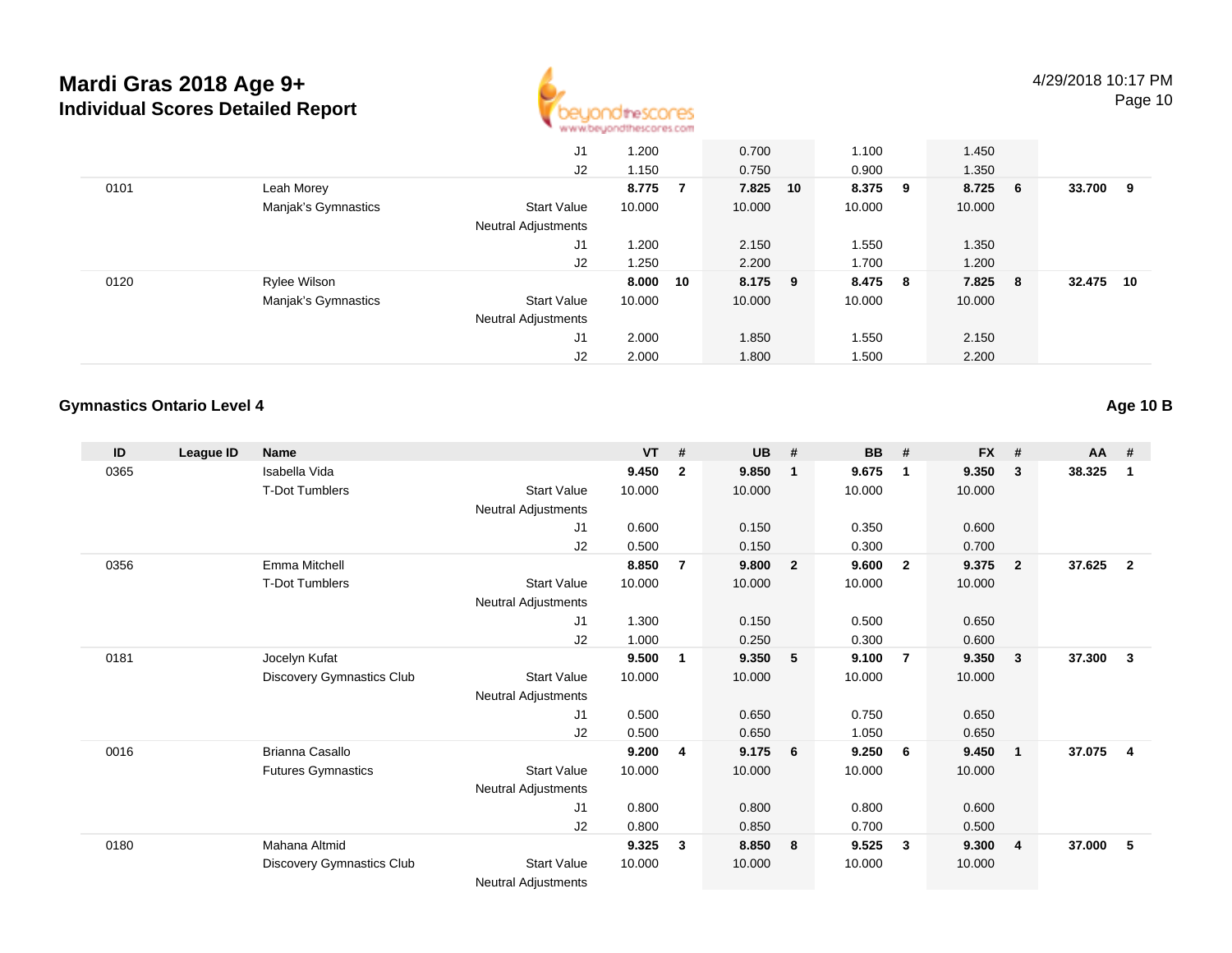

|      |                        | J1                         | 0.750  |   | 1.150  |                | 0.450  |                | 0.750  |                |           |                |
|------|------------------------|----------------------------|--------|---|--------|----------------|--------|----------------|--------|----------------|-----------|----------------|
|      |                        | J2                         | 0.600  |   | 1.150  |                | 0.500  |                | 0.650  |                |           |                |
| 0360 | Giselle Jarosz         |                            | 9.150  | 5 | 9.575  | $\mathbf{3}$   | 9.000  | 8              | 9.125  | 5              | 36.850    | - 6            |
|      | <b>T-Dot Tumblers</b>  | <b>Start Value</b>         | 10.000 |   | 10.000 |                | 10.000 |                | 10.000 |                |           |                |
|      |                        | <b>Neutral Adjustments</b> |        |   |        |                |        |                |        |                |           |                |
|      |                        | J1                         | 0.700  |   | 0.350  |                | 1.050  |                | 0.950  |                |           |                |
|      |                        | J2                         | 1.000  |   | 0.500  |                | 0.950  |                | 0.800  |                |           |                |
| 0256 | Aaliyah Elahie-Moore   |                            | 9.025  | 6 | 9.000  | $\overline{7}$ | 9.500  | $\overline{4}$ | 9.025  | 6              | 36.550    | $\overline{7}$ |
|      | Gym Magic              | <b>Start Value</b>         | 10.000 |   | 10.000 |                | 10.000 |                | 10.000 |                |           |                |
|      |                        | <b>Neutral Adjustments</b> |        |   |        |                |        |                |        |                |           |                |
|      |                        | J1                         | 0.950  |   | 0.900  |                | 0.500  |                | 1.050  |                |           |                |
|      |                        | J2                         | 1.000  |   | 1.100  |                | 0.500  |                | 0.900  |                |           |                |
| 0480 | <b>Talia Evans</b>     |                            | 9.200  | 4 | 8.350  | 9              | 8.775  | 10             | 9.025  | 6              | 35.350    | - 8            |
|      | Gymnastics Mississauga | <b>Start Value</b>         | 10.000 |   | 10.000 |                | 10.000 |                | 10.000 |                |           |                |
|      |                        | <b>Neutral Adjustments</b> |        |   |        |                |        |                |        |                |           |                |
|      |                        | J1                         | 0.900  |   | 1.700  |                | 1.350  |                | 0.900  |                |           |                |
|      |                        | J2                         | 0.700  |   | 1.600  |                | 1.100  |                | 1.050  |                |           |                |
| 0367 | Anaya Walli            |                            | 8.600  | 9 | 9.425  | $\overline{4}$ | 8.875  | 9              | 8.300  | 8              | 35.200    | -9             |
|      | Gymnastics Mississauga | <b>Start Value</b>         | 10.000 |   | 10.000 |                | 10.000 |                | 10.000 |                |           |                |
|      |                        | <b>Neutral Adjustments</b> |        |   |        |                |        |                |        |                |           |                |
|      |                        | J1                         | 1.500  |   | 0.550  |                | 1.050  |                | 1.900  |                |           |                |
|      |                        | J2                         | 1.300  |   | 0.600  |                | 1.200  |                | 1.500  |                |           |                |
| 0226 | <b>Brooke Cervi</b>    |                            | 8.825  | 8 | 8.000  | 10             | 9.275  | 5              | 8.650  | $\overline{7}$ | 34.750 10 |                |
|      | Gym Magic              | <b>Start Value</b>         | 10.000 |   | 10.000 |                | 10.000 |                | 10.000 |                |           |                |
|      |                        | <b>Neutral Adjustments</b> |        |   |        |                |        |                |        |                |           |                |
|      |                        | J1                         | 1.000  |   | 2.200  |                | 0.650  |                | 1.400  |                |           |                |
|      |                        | J2                         | 1.350  |   | 1.800  |                | 0.800  |                | 1.300  |                |           |                |
|      |                        |                            |        |   |        |                |        |                |        |                |           |                |

### **Gymnastics Ontario Level 4**

| ID   | League ID | <b>Name</b>               |                            | <b>VT</b> | #  | <b>UB</b> | -# | <b>BB</b> # |                         | $FX$ # |     | AA     | - # |
|------|-----------|---------------------------|----------------------------|-----------|----|-----------|----|-------------|-------------------------|--------|-----|--------|-----|
| 0186 |           | Lauren Lee                |                            | 9.400     |    | 8.725     | 4  | $9.225 \t3$ |                         | 9.000  | - 3 | 36.350 |     |
|      |           | Discovery Gymnastics Club | Start Value                | 10.000    |    | 10.000    |    | 10.000      |                         | 10.000 |     |        |     |
|      |           |                           | <b>Neutral Adjustments</b> |           |    |           |    |             |                         |        |     |        |     |
|      |           |                           | J1                         | 0.700     |    | 1.300     |    | 0.700       |                         | 0.900  |     |        |     |
|      |           |                           | J2                         | 0.500     |    | 1.250     |    | 0.850       |                         | 1.100  |     |        |     |
| 0111 |           | Kayla Morris              |                            | 8.950     | -3 | 9.075     |    | 9.375       | $\overline{\mathbf{2}}$ | 8.925  | - 4 | 36.325 | - 2 |
|      |           | Manjak's Gymnastics       | <b>Start Value</b>         | 10.000    |    | 10.000    |    | 10.000      |                         | 10.000 |     |        |     |
|      |           |                           | <b>Neutral Adjustments</b> |           |    |           |    |             |                         |        |     |        |     |

**Age 11 A**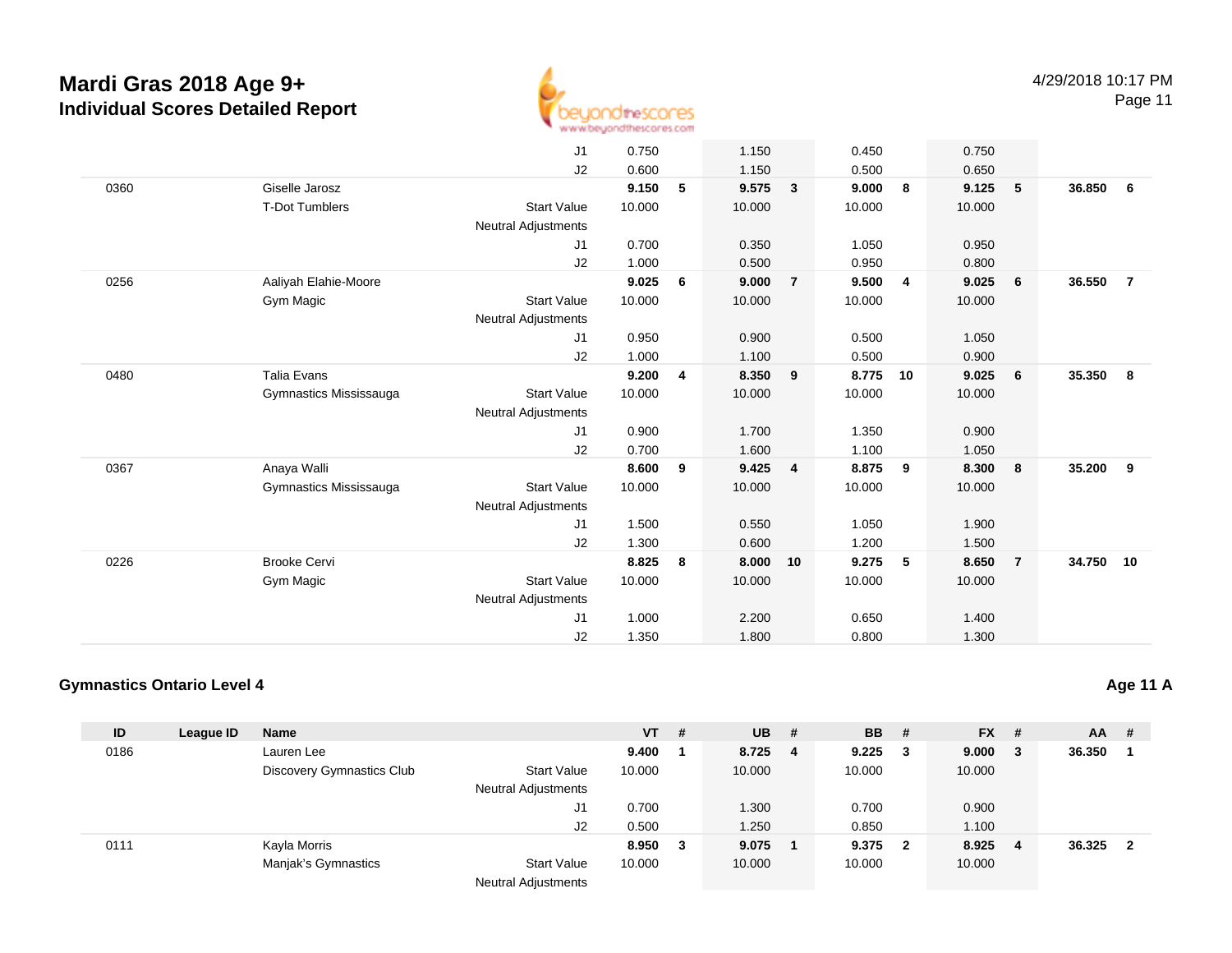

|      |                           | J1                         | 1.000  |                | 1.000  |                | 0.650    |                         | 1.150  |                |        |                         |
|------|---------------------------|----------------------------|--------|----------------|--------|----------------|----------|-------------------------|--------|----------------|--------|-------------------------|
|      |                           | J2                         | 1.100  |                | 0.850  |                | 0.600    |                         | 1.000  |                |        |                         |
| 0442 | Allyson Cleveland         |                            | 9.200  | $\mathbf{2}$   | 8.550  | 6              | 9.000    | 6                       | 9.125  | $\overline{2}$ | 35.875 | $\mathbf{3}$            |
|      | <b>Whitby Gymnastics</b>  | <b>Start Value</b>         | 10.000 |                | 10.000 |                | 10.000   |                         | 10.000 |                |        |                         |
|      |                           | <b>Neutral Adjustments</b> |        |                |        |                | $-0.100$ |                         |        |                |        |                         |
|      |                           | J1                         | 0.900  |                | 1.400  |                | 0.800    |                         | 0.900  |                |        |                         |
|      |                           | J2                         | 0.700  |                | 1.500  |                | 1.000    |                         | 0.850  |                |        |                         |
| 0439 | Claudia Fera              |                            | 8.725  | 4              | 8.850  | $\overline{2}$ | 9.400    | $\overline{\mathbf{1}}$ | 8.850  | 5              | 35.825 | $\overline{\mathbf{4}}$ |
|      | <b>Whitby Gymnastics</b>  | <b>Start Value</b>         | 10.000 |                | 10.000 |                | 10.000   |                         | 10.000 |                |        |                         |
|      |                           | <b>Neutral Adjustments</b> |        |                |        |                |          |                         |        |                |        |                         |
|      |                           | J <sub>1</sub>             | 1.350  |                | 1.200  |                | 0.500    |                         | 1.050  |                |        |                         |
|      |                           | J2                         | 1.200  |                | 1.100  |                | 0.700    |                         | 1.250  |                |        |                         |
| 0128 | Maya Johnson              |                            | 8.250  | 6              | 8.400  | 8              | 9.125    | $\overline{4}$          | 9.350  | $\overline{1}$ | 35.125 | 5                       |
|      | Manjak's Gymnastics       | <b>Start Value</b>         | 10.000 |                | 10.000 |                | 10.000   |                         | 10.000 |                |        |                         |
|      |                           | Neutral Adjustments        |        |                |        |                |          |                         |        |                |        |                         |
|      |                           | J1                         | 1.700  |                | 1.700  |                | 0.800    |                         | 0.700  |                |        |                         |
|      |                           | J2                         | 1.800  |                | 1.500  |                | 0.950    |                         | 0.600  |                |        |                         |
| 0223 | Ella Richardson           |                            | 8.550  | 5              | 8.800  | $\mathbf{3}$   | 8.825    | $\overline{7}$          | 8.825  | 6              | 35.000 | 6                       |
|      | Gym Magic                 | <b>Start Value</b>         | 10.000 |                | 10.000 |                | 10.000   |                         | 10.000 |                |        |                         |
|      |                           | <b>Neutral Adjustments</b> |        |                |        |                |          |                         |        |                |        |                         |
|      |                           | J1                         | 1.600  |                | 1.100  |                | 1.050    |                         | 1.350  |                |        |                         |
|      |                           | J2                         | 1.300  |                | 1.300  |                | 1.300    |                         | 1.000  |                |        |                         |
| 0103 | Emerson Cherny            |                            | 8.250  | 6              | 8.800  | $\mathbf{3}$   | 9.100    | 5                       | 8.600  | $\overline{7}$ | 34.750 | $\overline{7}$          |
|      | Manjak's Gymnastics       | <b>Start Value</b>         | 10.000 |                | 10.000 |                | 10.000   |                         | 10.000 |                |        |                         |
|      |                           | Neutral Adjustments        |        |                |        |                |          |                         |        |                |        |                         |
|      |                           | J1                         | 1.700  |                | 1.100  |                | 1.000    |                         | 1.450  |                |        |                         |
|      |                           | J2                         | 1.800  |                | 1.300  |                | 0.800    |                         | 1.350  |                |        |                         |
| 0104 | Ava Cherny                |                            | 7.900  | $\overline{7}$ | 8.525  | $\overline{7}$ | 8.600    | 8                       | 8.550  | 8              | 33.575 | 8                       |
|      | Manjak's Gymnastics       | <b>Start Value</b>         | 10.000 |                | 10.000 |                | 10.000   |                         | 10.000 |                |        |                         |
|      |                           | Neutral Adjustments        |        |                |        |                |          |                         |        |                |        |                         |
|      |                           | J1                         | 2.100  |                | 1.600  |                | 1.300    |                         | 1.500  |                |        |                         |
|      |                           | J2                         | 2.100  |                | 1.350  |                | 1.500    |                         | 1.400  |                |        |                         |
| 0403 | Sarah Tippeneskum         |                            | 7.700  | 8              | 8.600  | 5              | 8.200    | 9                       | 6.425  | 9              | 30.925 | 9                       |
|      | Petawawa Gymnastic's Club | <b>Start Value</b>         | 10.000 |                | 10.000 |                | 10.000   |                         | 10.000 |                |        |                         |
|      |                           | Neutral Adjustments        |        |                |        |                |          |                         |        |                |        |                         |
|      |                           | J <sub>1</sub>             | 2.200  |                | 1.500  |                | 1.800    |                         | 3.600  |                |        |                         |
|      |                           | J <sub>2</sub>             | 2.400  |                | 1.300  |                | 1.800    |                         | 3.550  |                |        |                         |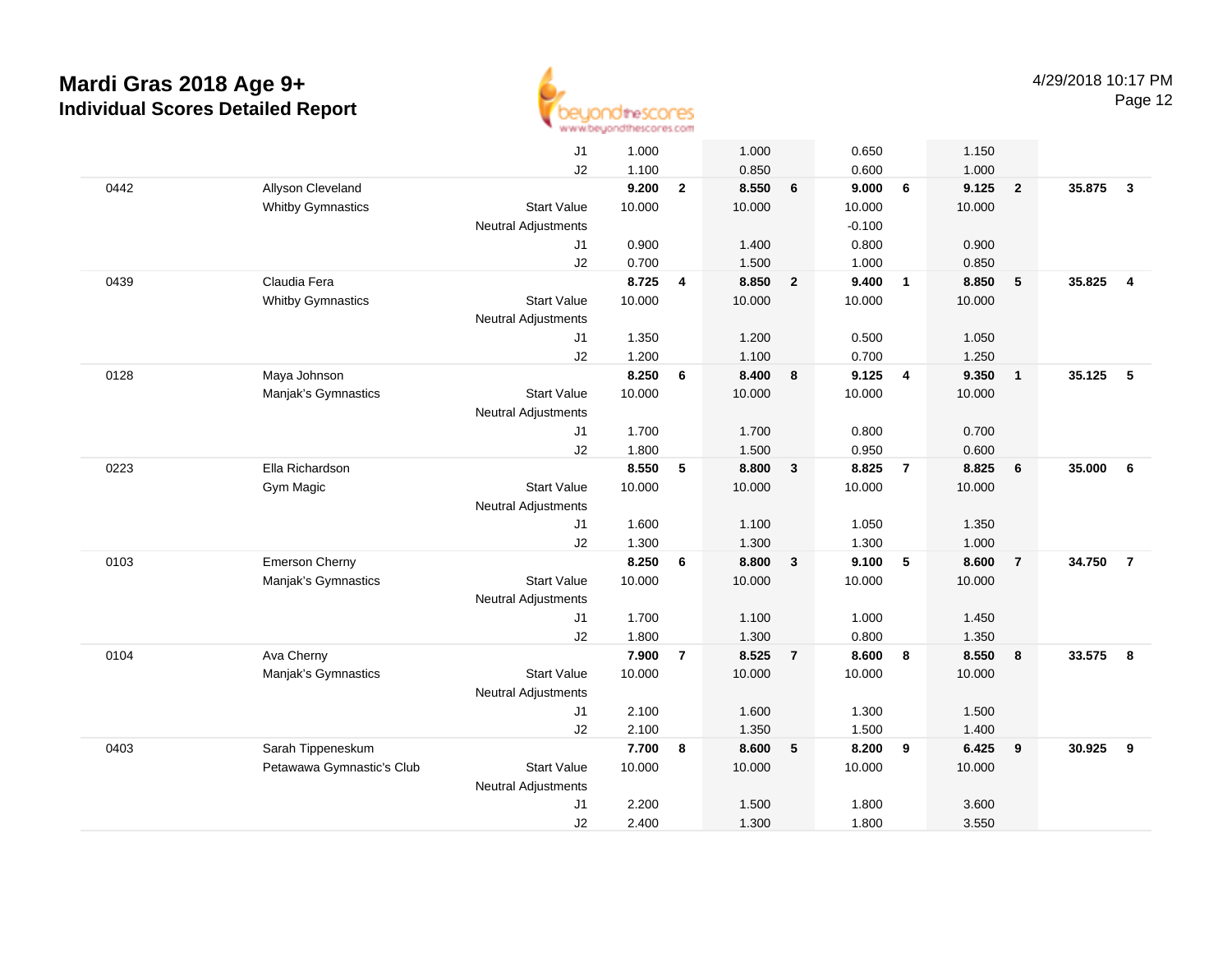



### **Age 11 B**

| ID   | <b>League ID</b> | <b>Name</b>                      |                            | <b>VT</b> | #              | <b>UB</b> | #                       | <b>BB</b> | #                       | <b>FX</b> | #                       | AA     | #              |
|------|------------------|----------------------------------|----------------------------|-----------|----------------|-----------|-------------------------|-----------|-------------------------|-----------|-------------------------|--------|----------------|
| 0443 |                  | <b>Brynn Scarlett</b>            |                            | 9.025     | $\mathbf{2}$   | 9.075     | $\overline{2}$          | 9.300     | $\overline{\mathbf{3}}$ | 8.600     | $\overline{7}$          | 36,000 | $\mathbf{1}$   |
|      |                  | <b>Whitby Gymnastics</b>         | <b>Start Value</b>         | 10.000    |                | 10.000    |                         | 10.000    |                         | 10.000    |                         |        |                |
|      |                  |                                  | <b>Neutral Adjustments</b> |           |                |           |                         | $-0.100$  |                         |           |                         |        |                |
|      |                  |                                  | J1                         | 1.000     |                | 1.000     |                         | 0.500     |                         | 1.400     |                         |        |                |
|      |                  |                                  | J2                         | 0.950     |                | 0.850     |                         | 0.700     |                         | 1.400     |                         |        |                |
| 0441 |                  | Abby Stevens                     |                            | 8.250     | $\overline{7}$ | 9.050     | $\mathbf{3}$            | 9.350     | $\overline{2}$          | 9.225     | $\overline{2}$          | 35.875 | $\overline{2}$ |
|      |                  | <b>Whitby Gymnastics</b>         | <b>Start Value</b>         | 10.000    |                | 10.000    |                         | 10.000    |                         | 10.000    |                         |        |                |
|      |                  |                                  | Neutral Adjustments        |           |                |           |                         |           |                         |           |                         |        |                |
|      |                  |                                  | J <sub>1</sub>             | 1.800     |                | 1.000     |                         | 0.550     |                         | 0.850     |                         |        |                |
|      |                  |                                  | J2                         | 1.700     |                | 0.900     |                         | 0.750     |                         | 0.700     |                         |        |                |
| 0184 |                  | <b>Eilat Goldwasser</b>          |                            | 8.600     | 5              | 8.825     | 6                       | 9.250     | $\overline{4}$          | 9.050     | $\overline{\mathbf{3}}$ | 35.725 | $\mathbf{3}$   |
|      |                  | <b>Discovery Gymnastics Club</b> | <b>Start Value</b>         | 10.000    |                | 10.000    |                         | 10.000    |                         | 10.000    |                         |        |                |
|      |                  |                                  | Neutral Adjustments        |           |                |           |                         |           |                         |           |                         |        |                |
|      |                  |                                  | J <sub>1</sub>             | 1.500     |                | 1.300     |                         | 0.850     |                         | 0.950     |                         |        |                |
|      |                  |                                  | J2                         | 1.300     |                | 1.050     |                         | 0.650     |                         | 0.950     |                         |        |                |
| 0329 |                  | Makayla Collis-Sirelpuu          |                            | 9.450     | $\mathbf{1}$   | 9.150     | $\overline{\mathbf{1}}$ | 8.400     | 8                       | 8.250     | 8                       | 35.250 | 4              |
|      |                  | <b>Alliston Gymnastics Club</b>  | <b>Start Value</b>         | 10.000    |                | 10.000    |                         | 10.000    |                         | 10.000    |                         |        |                |
|      |                  |                                  | <b>Neutral Adjustments</b> |           |                |           |                         |           |                         |           |                         |        |                |
|      |                  |                                  | J <sub>1</sub>             | 0.600     |                | 0.900     |                         | 1.500     |                         | 1.700     |                         |        |                |
|      |                  |                                  | J2                         | 0.500     |                | 0.800     |                         | 1.700     |                         | 1.800     |                         |        |                |
| 0185 |                  | Sarah Paloma-Aviado              |                            | 8.450     | 6              | 8.875     | 5                       | 8.450     | $\overline{7}$          | 9.350     | $\mathbf{1}$            | 35.125 | 5              |
|      |                  | <b>Discovery Gymnastics Club</b> | <b>Start Value</b>         | 10.000    |                | 10.000    |                         | 10.000    |                         | 10.000    |                         |        |                |
|      |                  |                                  | <b>Neutral Adjustments</b> |           |                |           |                         |           |                         |           |                         |        |                |
|      |                  |                                  | J <sub>1</sub>             | 1.600     |                | 1.200     |                         | 1.450     |                         | 0.700     |                         |        |                |
|      |                  |                                  | J2                         | 1.500     |                | 1.050     |                         | 1.650     |                         | 0.600     |                         |        |                |
| 0183 |                  | <b>Brooke Borden</b>             |                            | 8.700     | 4              | 8.500     | $\overline{7}$          | 8.875     | 5                       | 8.775     | 5                       | 34.850 | 6              |
|      |                  | <b>Discovery Gymnastics Club</b> | <b>Start Value</b>         | 10.000    |                | 10.000    |                         | 10.000    |                         | 10.000    |                         |        |                |
|      |                  |                                  | <b>Neutral Adjustments</b> |           |                |           |                         |           |                         |           |                         |        |                |
|      |                  |                                  | J <sub>1</sub>             | 1.400     |                | 1.650     |                         | 1.100     |                         | 1.100     |                         |        |                |
|      |                  |                                  | J2                         | 1.200     |                | 1.350     |                         | 1.150     |                         | 1.350     |                         |        |                |
| 0096 |                  | Laila Strybos                    |                            | 8.450     | 6              | 8.100     | 8                       | 9.375     | $\overline{\mathbf{1}}$ | 8.850     | $\overline{4}$          | 34.775 | $\overline{7}$ |
|      |                  | Manjak's Gymnastics              | <b>Start Value</b>         | 10.000    |                | 10.000    |                         | 10.000    |                         | 10.000    |                         |        |                |
|      |                  |                                  | <b>Neutral Adjustments</b> |           |                |           |                         |           |                         |           |                         |        |                |
|      |                  |                                  | J1                         | 1.600     |                | 1.900     |                         | 0.650     |                         | 1.150     |                         |        |                |
|      |                  |                                  | J2                         | 1.500     |                | 1.900     |                         | 0.600     |                         | 1.150     |                         |        |                |
| 0063 |                  | Ashka Aspen Pieris-Stevens       |                            | 8.600     | 5              | 8.900     | 4                       | 8.750     | 6                       | 8.250     | 8                       | 34.500 | 8              |